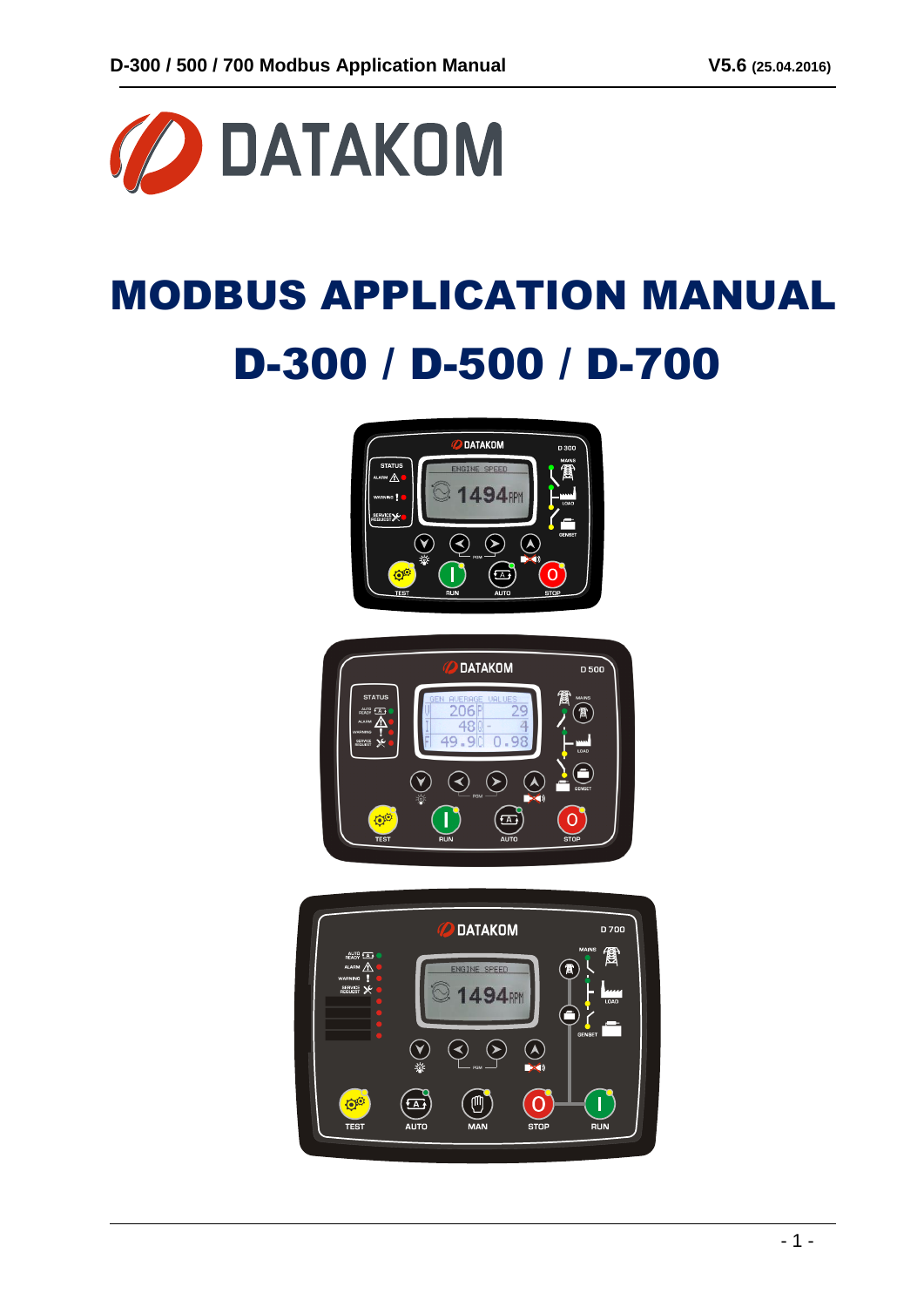## **COPYRIGHT NOTICE**

Any unauthorized use or copying of the contents or any part of this document is prohibited. This applies in particular to trademarks, model denominations, part numbers and drawings.

# **ABOUT THIS DOCUMENT**

This document describes minimum required details for the successfull interfacing of the D-500/700 family units to 3rd party Modbus and Modbus-TCP/IP based applications.

Follow carefully advices given in the document. These are often good practices for the installation of genset control units which reduce future issues.

For all technical queries please contact Datakom at below e-mail address:

datakom@datakom.com.tr

## **SCOPE OF THIS DOCUMENT**

This document will apply to both Modbus through RS-485 and Modbus-TCP/IP communications.

## **RELATED DOCUMENTS**

| <b>FILENAME</b>            | <b>DESCRIPTION</b>                           |
|----------------------------|----------------------------------------------|
| 500-USER                   | D-500 D-700 User Manual                      |
| 500-Ethernet Configuration | Ethernet Configuration Guide for D-500 D-700 |
| 500-GSM Configuration      | GSM Configuration Guide for D-500 D-700      |

# **REVISION HISTORY**

| <b>REVISION</b> | <b>DATE</b> | <b>AUTHOR</b> | <b>DESCRIPTION</b>                                 |
|-----------------|-------------|---------------|----------------------------------------------------|
| 01              | 10.07.2012  | MН            | First issue, firmware version 2.8                  |
| 02              | 01.10.2012  | MН            | Updated for firmware version 3.2                   |
| 03              | 10.09.2015  | MН            | Updated for firmware version 5.6 and D-300 product |

## **TERMINOLOGY**



**CAUTION:** Potential risk of injury or death.



**WARNING:** Potential risk of malfunction or material damage.

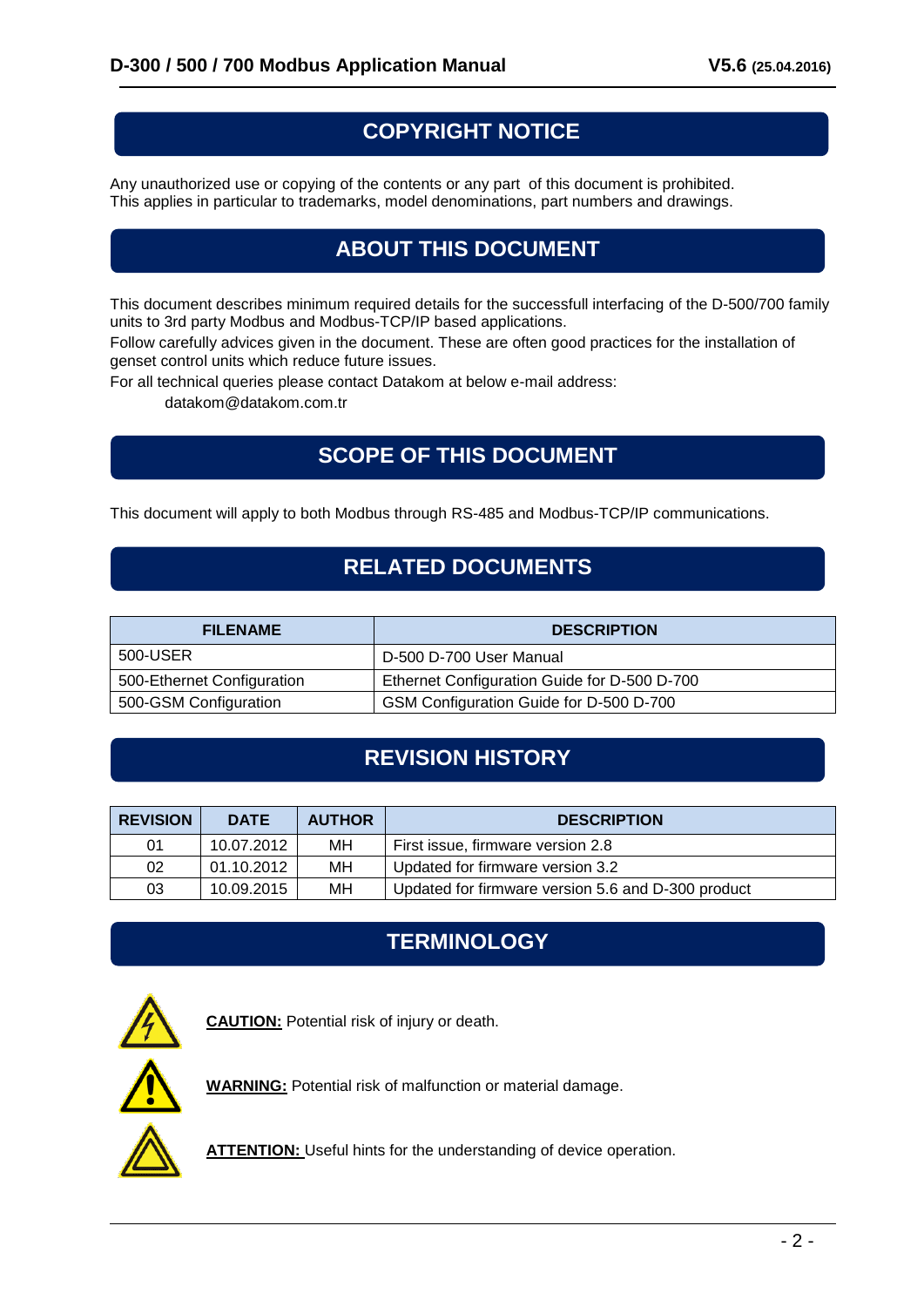#### **MODBUS COMMUNICATION BASICS**

The Modbus communication is widely used in the connection of industrial control units to various management systems for remote monitoring and control. It has begun the basic industry standard in the last decades.

D-series units offer the possibility of MODBUS communication through below carriers:

-RS485 serial port, with adjustable baud rate between 2400 and 115200 bauds -RS232 serial port, with adjustable baud rate between 2400 and 57600/115200 bauds -MODBUS-TCP/IP through Ethernet port (10/100Mb) -MODBUS-TCP/IP through GSM-GPRS modem. (85kb/s)

Detailed description about the MODBUS protocol is found in the document "**Modicon Modbus Protocol Reference Guide"**. This document may be downloaded at: [www.modbus.org/docs/PI\\_MBUS\\_300.pdf](../../Users/Casper/AppData/Local/Microsoft/Windows/INetCache/Content.Outlook/AppData/Local/Microsoft/Windows/INetCache/Content.Outlook/YNVGKIYV/www.modbus.org/docs/PI_MBUS_300.pdf)

Detailed description about the MODBUS-TCP/IP protocol is found in the document "**MODBUS APPLICATION PROTOCOL SPECIFICATION"**. This document may be downloaded at: http://www.modbus.org/docs/Modbus\_Application\_Protocol\_V1\_1b.pdf

The MODBUS properties of the unit are:

- -Data transfer mode: RTU
- -Serial data: selectable baud rate, 8 bit data, no parity, 1 bit stop
- -Modbus-TCP/IP: Ethernet 10/100Mb or GPRS Class 12.
- -Supported functions:
	- -Function 3 (Read multiple registers)
	- -Function 6 (Write single register)
	- -Function 16 (Write multiple registers)

Each register consists of 2 bytes (16 bits). A larger data structure will contain multiple registers.

## **MODBUS CONFIGURATION**

The Modbus communications requires a slave address to be assigned to each device in the Modbus network. This address ranges between 1 and 240 and allows the addressing of different slave devices in the same network.



**Each device in the same RS-485 serial network must be assigned a different slave address. Otherwise the Modbus communications will not be performed.**



**Devices using Modbus-TCP/IP with different IP or port addresses may use any slave address. It is advised to set these slave addresses to the default setting which is 1.**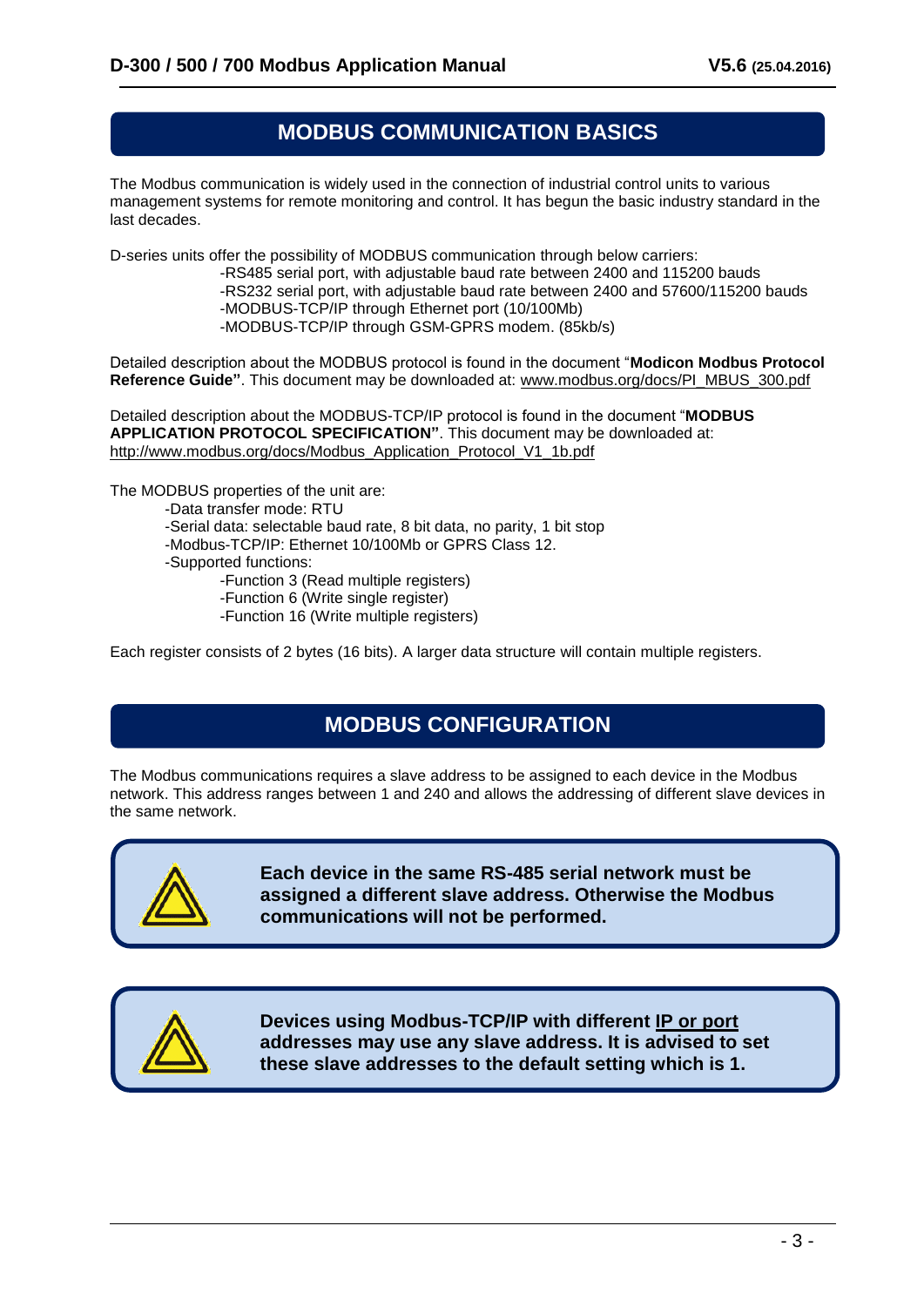#### **Parameters required for RS-485/232 Modbus operation**

**Modbus Slave Address:** may be set between 1 and 240 **RS-485 Enable:** must be set to 1 (or checkbox enabled) **RS-485 Baud Rate:** selectable between 2400 and 115200 bauds. All devices in the same network must use the same Baud Rate.

The complete RS-485 and RS-232 port specifications are found in the **D-500/700 User Manual**. Selecting a higher baud rate will allow faster communication, but will reduce the communication distance. Selecting a lower baud rate will increase the communication distance, but will cause slower response times.

Typically 9600 bauds will allow 1200m distance with special balanced 120 ohms low capacitance cable.

#### **Parameters required for Modbus-TCP/IP through Ethernet port**

**Modbus Slave Address:** may be set between 1 and 240. If only one unit is available in the same IP address, it is advised to keep the default address (1).

**Ethernet Enable:** This parameter should be set to 1 (or checked) in order to enable the ethernet port. **Modbus TCP/IP Port:** The usual setting is 502. However the unit is able to work on any port address. **User IP Mask:** There are 3 mask registers available. The use of the registers are emphasized in the D-500/700 User Manual. Please set the first mask as 255.255.255.0 for the proper operation.

**Ethernet Network IP:** May be left as 0.0.0.0 for automatic address claim or set to a value in order to claim a defined address.

**Ethernet Gateway IP:** Should be set in accordance with your local switch configuration.

**Ethernet Subnet Mask:** Should be set in accordance with your local switch configuration.

The complete Ethernet port specifications are found in the **D-500/700 User Manual**. Please rewiev the document **Ethernet Configuration Guide for D-500/700** for more details about the ethernet port setup.

#### **Parameters required for Modbus-TCP/IP through GSM\_GPRS Modem**

**Modbus Slave Address:** may be set between 1 and 240. If only one unit is available in the same IP address, it is advised to keep the default address (1).

**Modem Selection:** Internal or external following your configuration.

**Modem Baud Rate:** Selectable only for external modem. 115200 bauds advised. Selecting a lower baud rate will slow down communication between the controller and the modem.

**GPRS Connection Enable:** This parameter should be set to 1 (or checked).

**Modbus TCP/IP Port:** Set this value to 80.

**User IP Mask:** There are 3 mask registers available. The use of the registers are emphasized in the D-500/700 User Manual. Please set the first mask as 255.255.255.0 for the proper operation.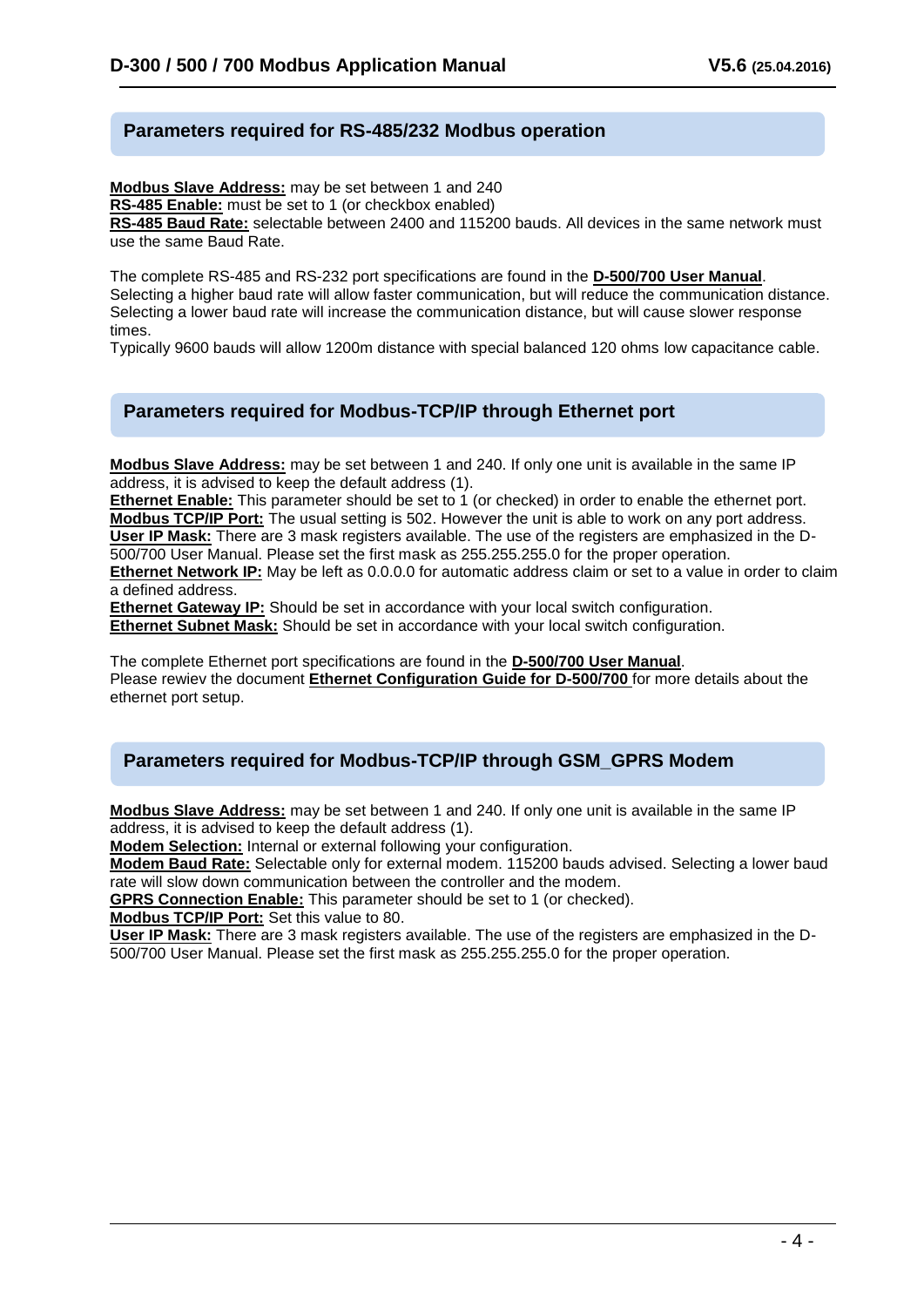| C Rainbow Plus (Version 2.3)                                                                                                                                                                                                                                                      |                                                                                                                                                                                                                                                                                                                                                                                                                                                                                                                                                |
|-----------------------------------------------------------------------------------------------------------------------------------------------------------------------------------------------------------------------------------------------------------------------------------|------------------------------------------------------------------------------------------------------------------------------------------------------------------------------------------------------------------------------------------------------------------------------------------------------------------------------------------------------------------------------------------------------------------------------------------------------------------------------------------------------------------------------------------------|
| File<br>Tools<br>Help                                                                                                                                                                                                                                                             |                                                                                                                                                                                                                                                                                                                                                                                                                                                                                                                                                |
| Configuration<br>Scada<br>E-Module<br>国 Generator<br>直· Mains<br><b>⊞</b> Engine<br>国· Analog Inputs<br>Digital Inputs<br>Ė<br>Digital Outputs<br>国<br><b>Communication</b><br>Ėŀ<br><b>Basic</b><br>IP Settings<br>Email<br><b>DNS</b><br><b>GSM</b><br>Ethernet<br><b>RS485</b> | Basic<br>IP Settings Email<br>DNS.<br><b>GSM</b><br>Ethernet   RS485<br>Modbus<br>$\hat{\mathbf{v}}$<br>$\hat{\mathbf{v}}$<br>502<br>Slave Address<br>1<br>TCP/IP Port<br><b>Modbus</b><br>$\stackrel{\scriptscriptstyle \ast}{\scriptscriptstyle \ast}$<br>resh Rate<br>10<br>Modbus-TCP/IP<br>sec<br>address<br>port<br>$\div$<br>30<br><del>namoow R</del> efresh Rate<br>sec<br>$\hat{\mathbf{v}}$<br>30<br>Ping Period<br>min<br>Modem<br>Selection<br><b>Baud Rate</b><br>$\checkmark$<br>57600<br>Internal<br>$\vee$<br><b>The Line</b> |
|                                                                                                                                                                                                                                                                                   | Modem<br>Modem<br>123456789<br>ATAKOM DEMO UNIT-<br><b>Baud Rate</b><br>Selection                                                                                                                                                                                                                                                                                                                                                                                                                                                              |

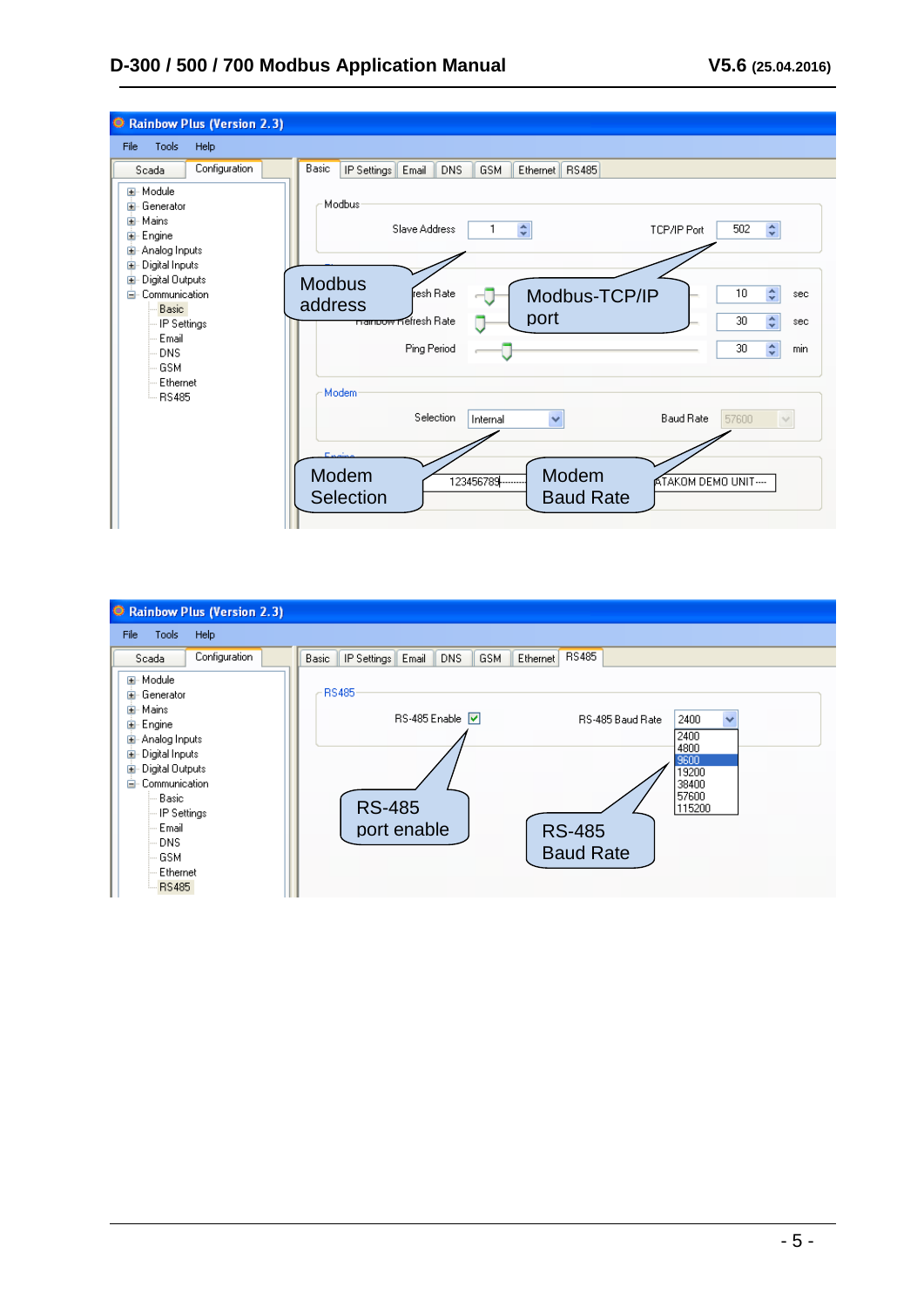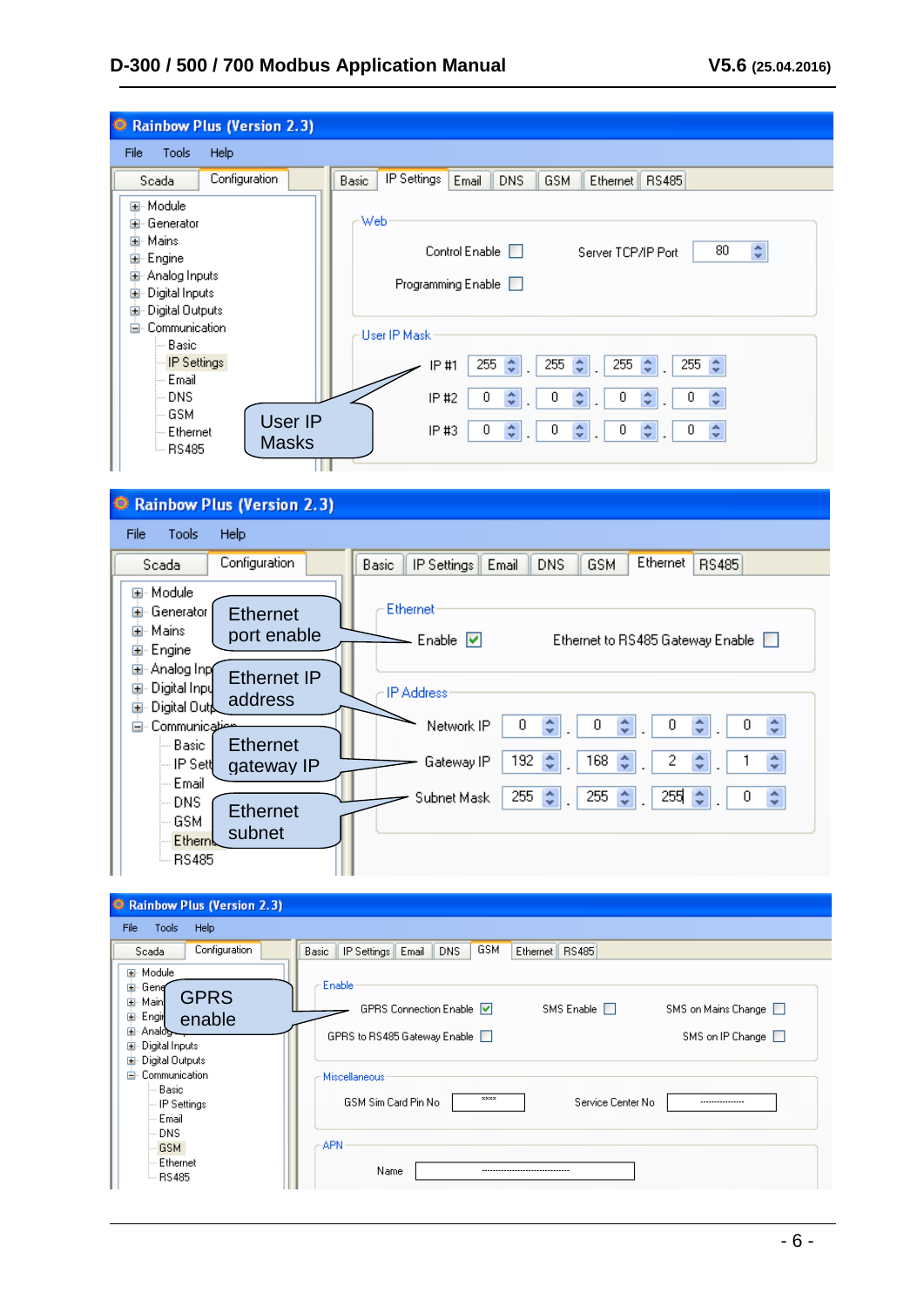# **DATA READING**

The function 03 (read multiple registers) will be used for data reading. The MODBUS master will send a query. The answer will be one of the below:

-A response containing the requested data

-An exceptional response indicating a read error.

The maximum number of registers read in one message is 16. If more registers are requested, the unit will send only the first 16 registers.

The query message specifies the starting register and quantity of registers to be read. The message structure is below:

| <b>Byte</b> | <b>Description</b>       | Value                                            |
|-------------|--------------------------|--------------------------------------------------|
|             | Controller address       | 1 to 240                                         |
|             | Function code            |                                                  |
| - 2         | Starting address high    | See below the description of available registers |
| 3           | Starting address low     |                                                  |
|             | Number of registers high | always 0                                         |
| 5           | Number of registers low  | max 10h (16 decimal)                             |
| -6          | CRC low byte             | See below for the checksum calculation           |
|             | CRC high byte            |                                                  |

Here is the sequence to read 16 registers starting from address 20h (32 decimal): 01 03 00 20 00 10 45 CC (each byte is expressed as 2 hexadecimal characters)

The checksum value in the above message may be used for the verification of checksum calculation algorithm.

#### The normal response will be:

| <b>Byte</b> | <b>Description</b>             | Value                                  |
|-------------|--------------------------------|----------------------------------------|
|             | Controller address             | same as in the query                   |
|             | Function code                  | 3                                      |
| 2           | Data lenght in bytes (L)       | number of registers * 2                |
| 3           | High byte of 1st register      |                                        |
| 4           | Low byte of 1st register       |                                        |
| 5           | High byte of 2nd register      |                                        |
| 6           | Low byte of 2nd register       |                                        |
|             |                                |                                        |
| $L+1$       | High byte of the last register |                                        |
| $L+2$       | Low byte of the last register  |                                        |
| $L+3$       | CRC low byte                   | See below for the checksum calculation |
| $L+4$       | CRC high byte                  |                                        |

#### The exceptional response will be:

| Bvte | <b>Description</b> | Value                                  |
|------|--------------------|----------------------------------------|
|      | Controller address | same as in the query                   |
|      | Function code      | (function code $+$ 128)<br>131         |
|      | Exception code     | 2 (illegal address)                    |
|      | CRC low byte       | See below for the checksum calculation |
|      | CRC high byte      |                                        |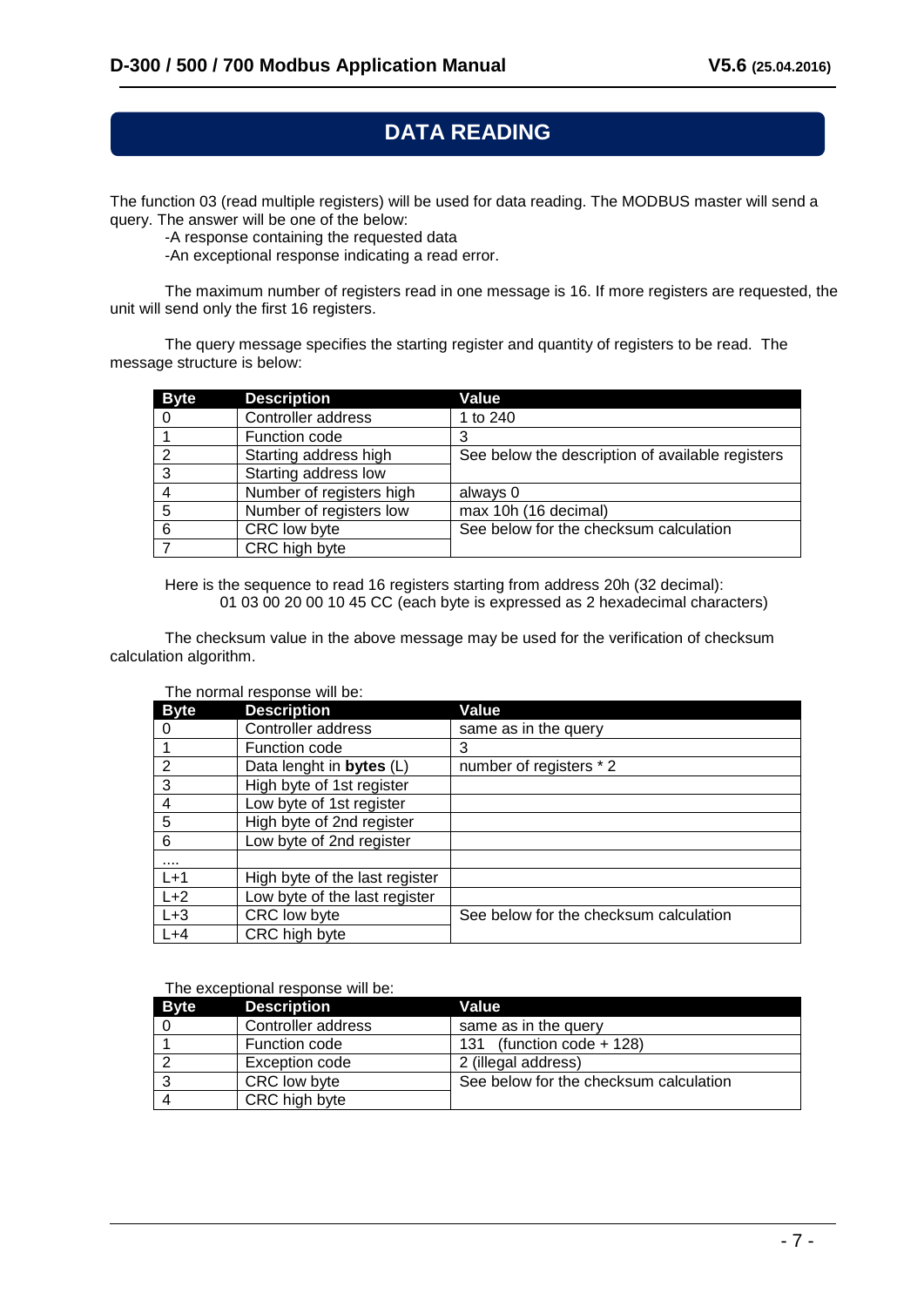## **DATA WRITING (SINGLE REGISTER)**

The function 06 (write single register) and the function 16 (write multiple registers) are used for data writing.

The MODBUS master will send a query containing data to be written. The answer will be one of the below: -A normal response confirming successful write,

-An exceptional response indicating a write error.

Only some of the available registers are authorized to be written. An attempt to write a write protected register will result to the exceptional response.

The query message specifies the register address and data. The message structure is below:

| <b>Byte</b> | <b>Description</b>    | Value                                            |
|-------------|-----------------------|--------------------------------------------------|
|             | Controller address    | 1 to 240                                         |
|             | Function code         | 6                                                |
|             | Register address high | See below the description of available registers |
| 3           | Register address low  |                                                  |
|             | Data high byte        |                                                  |
| 5           | Data low byte         |                                                  |
| 6           | CRC low byte          | See below for the checksum calculation           |
|             | CRC high byte         |                                                  |

Here is the sequence to write the value 0010h to the register 40h (64 decimal):

01 06 00 40 00 10 89 D2 (each byte is expressed as 2 hexadecimal characters)

The checksum value in the above message may be used for the verification of checksum calculation algorithm

The normal response will be the same as the query:

| <b>Byte</b> | <b>Description</b>    | Value                                            |
|-------------|-----------------------|--------------------------------------------------|
|             | Controller address    | 1 to 240                                         |
|             | Function code         | 6                                                |
| っ           | Register address high | See below the description of available registers |
| વ           | Register address low  |                                                  |
|             | Data high byte        |                                                  |
| 5           | Data low byte         |                                                  |
| 6           | CRC low byte          | See below for the checksum calculation           |
|             | CRC high byte         |                                                  |

The exceptional response will be:

| <b>Byte</b> | <b>Description</b> | Value                                  |
|-------------|--------------------|----------------------------------------|
|             | Controller address | same as in the query                   |
|             | Function code      | (function code $+$ 128)<br>134         |
| ົ           | Exception code     | 2 (illegal address)                    |
|             |                    | or                                     |
|             |                    | 10 (write protection)                  |
| ົ           | CRC low byte       | See below for the checksum calculation |
|             | CRC high byte      |                                        |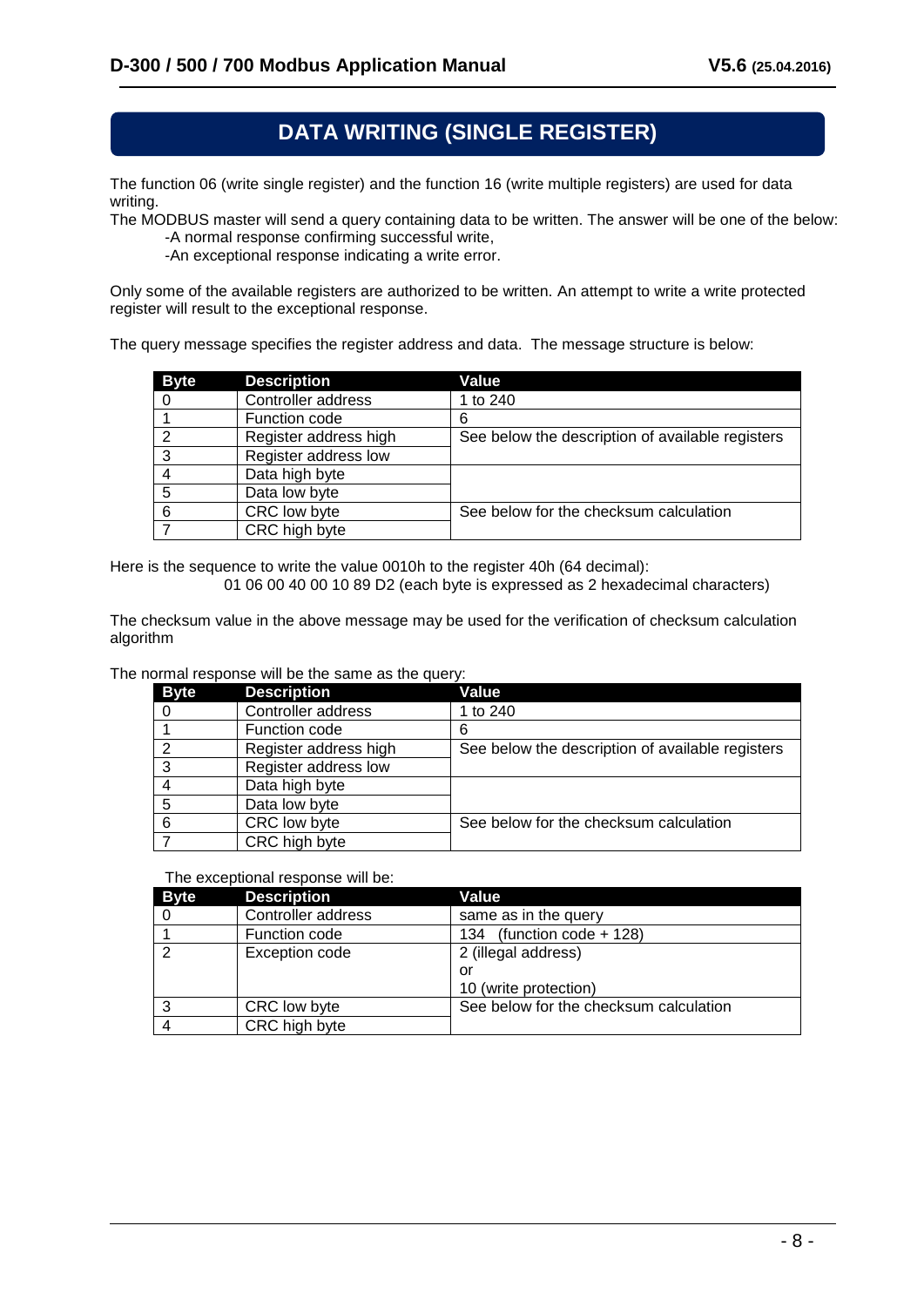# **DATA WRITING (MULTIPLE REGISTERS)**

The function 06 (write single register) and the function 16 (write multiple registers) are used for data writing.

The MODBUS master will send a query containing data to be written. The answer will be one of the below: -A normal response confirming successful write,

-An exceptional response indicating a write error.

Only some of the available registers are authorized to be written. An attempt to write a write protected register will result to the exceptional response.

The query message specifies the register address and data. The message structure is below:

| <b>Byte</b>    | <b>Description</b>             | Value                                            |
|----------------|--------------------------------|--------------------------------------------------|
| 0              | Controller address             | 1 to 240                                         |
|                | Function code                  | 16                                               |
| $\overline{2}$ | Starting address high          | See below the description of available registers |
| 3              | Starting address low           |                                                  |
| 4              | Number of registers high       | always 0                                         |
| 5              | Number of registers low        | max ??                                           |
| 6              | Data lenght in bytes (L)       | number of registers *2                           |
| 7              | High byte of 1st register      |                                                  |
| 8              | Low byte of 1st register       |                                                  |
| 9              | High byte of 2nd register      |                                                  |
| 10             | Low byte of 2nd register       |                                                  |
|                |                                |                                                  |
| $L+5$          | High byte of the last register |                                                  |
| $L+6$          | Low byte of the last register  |                                                  |
| $L+7$          | CRC low byte                   | See below for the checksum calculation           |
| $L+8$          | CRC high byte                  |                                                  |

#### The normal response is below:

| <b>Byte</b> | <b>Description</b>       | Value                                            |
|-------------|--------------------------|--------------------------------------------------|
| 0           | Controller address       | 1 to 240                                         |
|             | Function code            | 16                                               |
| 2           | Starting address high    | See below the description of available registers |
| 3           | Starting address low     |                                                  |
|             | Number of registers high | always 0                                         |
| 5           | Number of registers low  | max ??                                           |
| 6           | CRC low byte             | See below for the checksum calculation           |
|             | CRC high byte            |                                                  |

#### The exceptional response will be:

| <b>Byte</b>    | <b>Description</b> | Value                                  |
|----------------|--------------------|----------------------------------------|
| 0              | Controller address | same as in the query                   |
|                | Function code      | 144 (function code + 128)              |
| $\overline{2}$ | Exception code     | 2 (illegal address)                    |
|                |                    | or                                     |
|                |                    | 10 (write protection)                  |
| 3              | CRC low byte       | See below for the checksum calculation |
|                | CRC high byte      |                                        |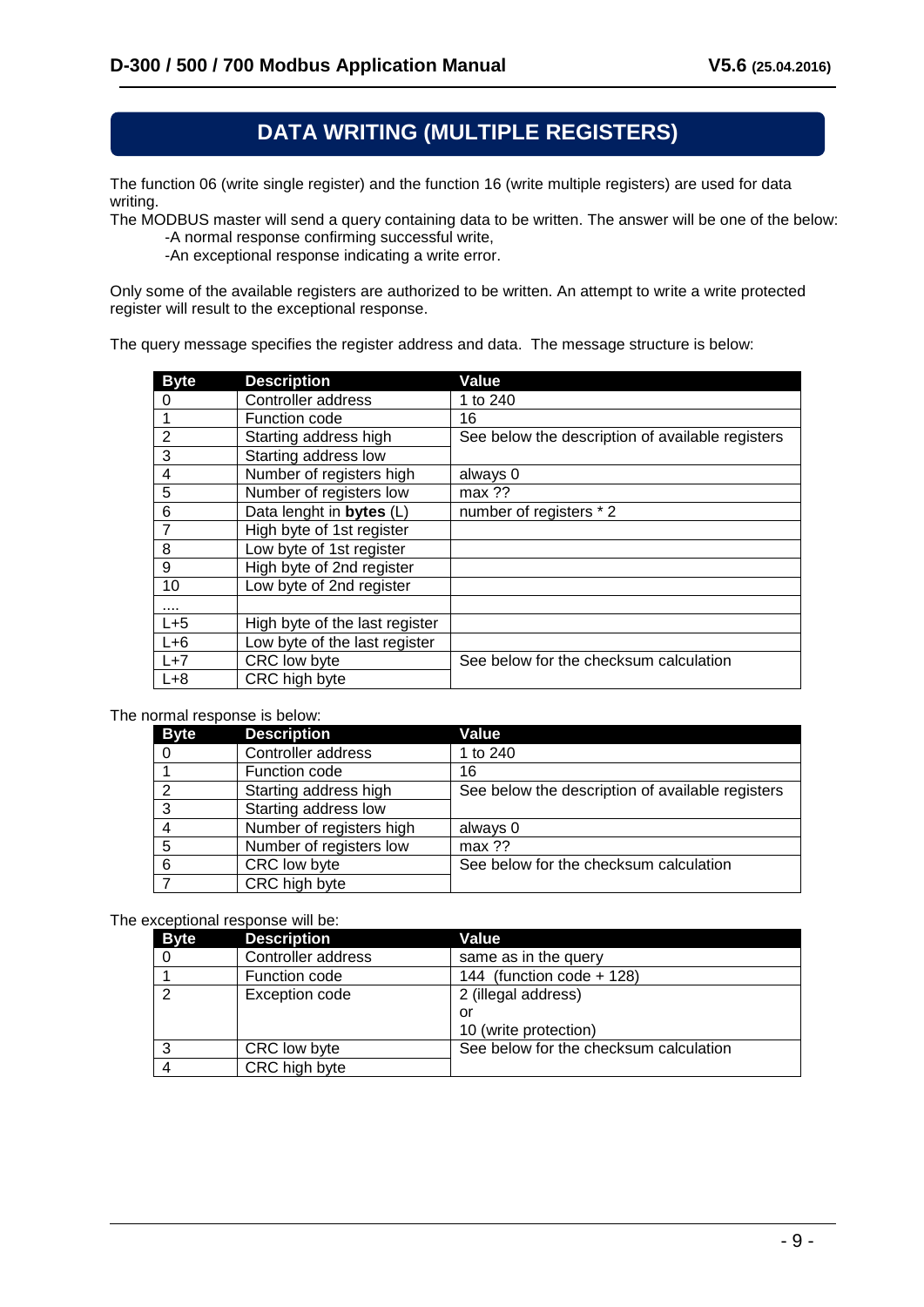## **CRC CALCULATION**

Here is a procedure for generating a CRC:

1) Load a 16–bit register with FFFF hex (all 1's). Call this the CRC register.

2) Exclusive OR the first 8–bit byte of the message (the function code byte) with the low–order byte of the 16–bit CRC register, putting the result in the CRC register.

3) Shift the CRC register one bit to the right (toward the LSB), zero–filling the MSB. Extract and examine the LSB. The LSB is the least significant bit of the CRC **before** the shift operation.

4) If the LSB is 1: Exclusive OR the CRC register with the polynomial value A001 hex.

5) Repeat Steps 3 and 4 until 8 shifts have been performed. Thus, a complete 8–bit byte will be processed.

6) Repeat Steps 2 through 5 for the next 8–bit byte of the message. Continue doing this until all bytes have been processed.

7) The final contents of the CRC register is the CRC value.

8) Place the CRC into the message such that the low byte is transmitted first. The algorithm should give the correct CRC for below messages:

01 03 00 20 00 10 45 CC

01 06 00 40 00 10 89 D2

#### **Error codes**

Only 3 error codes are used:

01: illegal function code

02: illegal address

10: write protection (attempt to write a read only register)

#### **Data types**

Each register consists of 16 bits (2 bytes)

If the data type is a byte, only the low byte will contain valid data. High byte is don't care.

For data type longer than 16 bits, consecutive registers are used. The least significant register comes first.

## **DATA FORMATS**

**16bit variables:** These variables are stored in a single register. Bit\_0 denotes the LSB and bit 15 denotes the MSB.

**32 bit variables:** These variables are stored in 2 consecutive registers. The high order 16 bits are in the first register and the low order 16 bits are in the second register

**Bit arrays:** Arrays larger than 16 bits are stored in multiple registers. The LSB of the first register is bit\_0. The MSB of the first register is bit\_15. The LSB of the second register is bit\_16. The MSB of the second register is bit 31, and so on.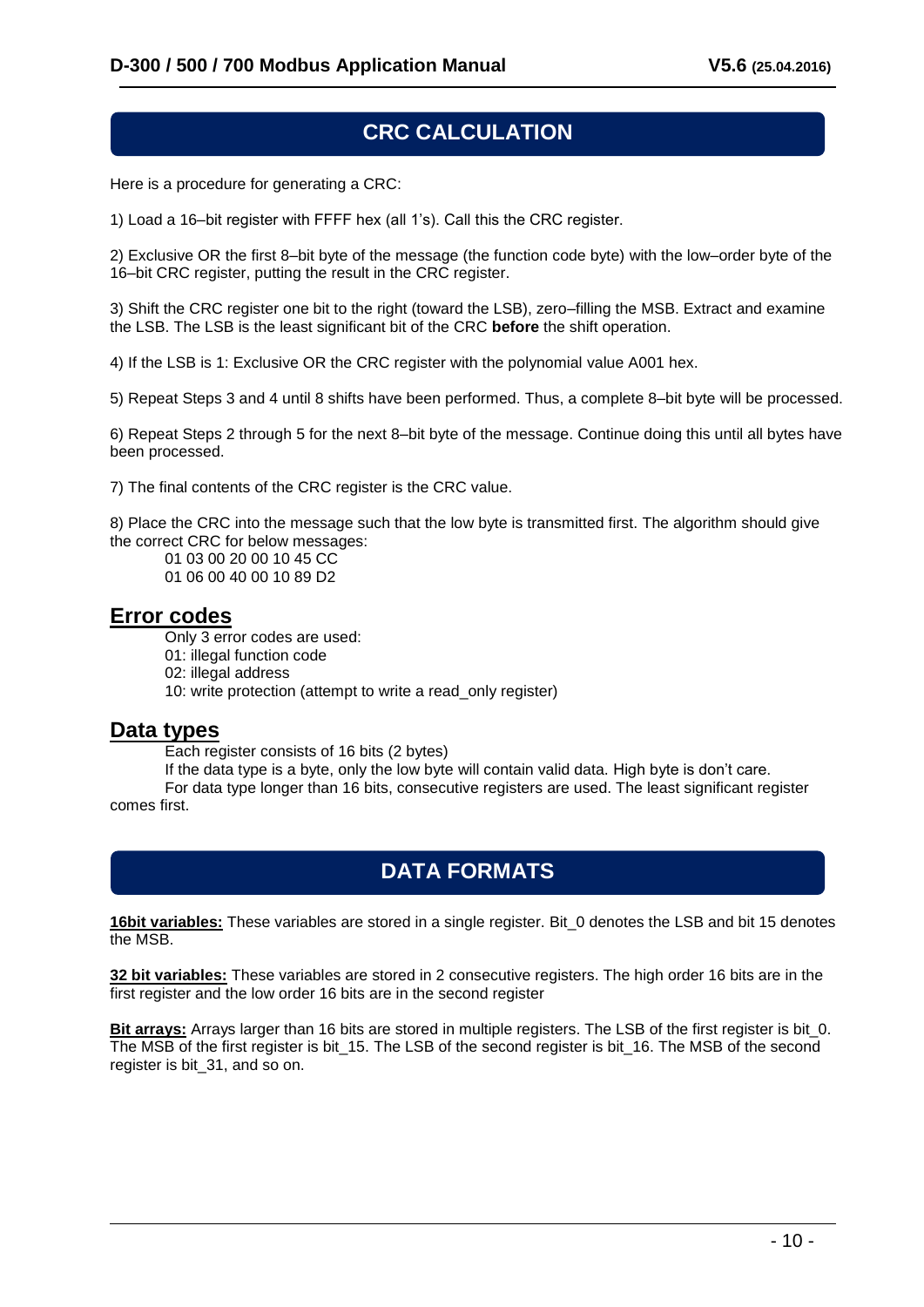| NEUIJIEN DEFINITIUNJ        |     |                            |                   |                                                                                                                                                                                                                                                                                                                                                                                                                                                                                                                                                                                                  |
|-----------------------------|-----|----------------------------|-------------------|--------------------------------------------------------------------------------------------------------------------------------------------------------------------------------------------------------------------------------------------------------------------------------------------------------------------------------------------------------------------------------------------------------------------------------------------------------------------------------------------------------------------------------------------------------------------------------------------------|
| <b>ADDRESS</b><br>(decimal) | R/W | <b>DATA</b><br><b>SIZE</b> | COEFF.            | <b>DESCRIPTION</b>                                                                                                                                                                                                                                                                                                                                                                                                                                                                                                                                                                               |
| 8193                        | W   | 16bit                      | x10               | Pushbutton simulation<br>BIT 0.Simulate Stop button<br>BIT 1.Simulate Manual button (D700)<br>BIT 1.Simulate Run button (D500)<br>BIT 2.Simulate Auto button<br><b>BIT 3.Simulate Test button</b><br>BIT 4. Simulate Run button (D700)<br>BIT 5.Simulate GCB button<br>BIT 6.Simulate MCB button<br>BIT 7.Simulate Menu+ button<br>BIT 8. Simulate Menu- button<br>BIT 9.Simulate Up button<br>BIT10.Simulate Down button<br>BIT14. Button Long pressed<br>BIT15. Button Very Long Pressed                                                                                                       |
| 8194                        | W   | 16bit                      | x1                | Select channel for harmonic analysis and scopemeter display<br>00: Mains voltage L1<br>01: Mains voltage L2<br>02: Mains voltage L3<br>03: Genset voltage L1<br>04: Genset voltage L2<br>05: Genset voltage L3<br>06: Mains voltage L1-L2<br>07: Mains voltage L2-L3<br>08: Mains voltage L3-L1<br>09: Genset voltage L1-L2<br>10: Genset voltage L2-L3<br>11: Genset voltage L3-L1<br>12: Mains current L1<br>13: Mains current L2<br>14: Mains current L3<br>15: Genset current L1<br>16: Genset current L2<br>17: Genset current L3<br>18:Mains neutral current<br>19: Genset neutral current |
| 8210                        | W   | 16bit                      | x1                | If the value of "14536d" is written to this register, the unit will get<br>a hard reset.                                                                                                                                                                                                                                                                                                                                                                                                                                                                                                         |
| 10240                       | R   | 32bit                      | x10               | Mains phase L1 voltage                                                                                                                                                                                                                                                                                                                                                                                                                                                                                                                                                                           |
| 10242                       | R   | 32bit                      | x10               | Mains phase L2 voltage                                                                                                                                                                                                                                                                                                                                                                                                                                                                                                                                                                           |
| 10244                       | R   | 32bit                      | $\overline{x}$ 10 | Mains phase L3voltage                                                                                                                                                                                                                                                                                                                                                                                                                                                                                                                                                                            |
| 10246                       | R   | 32bit                      | x10               | Genset phase L1 voltage                                                                                                                                                                                                                                                                                                                                                                                                                                                                                                                                                                          |
| 10248                       | R   | 32bit                      | x10               | Genset phase L2 voltage                                                                                                                                                                                                                                                                                                                                                                                                                                                                                                                                                                          |
| 10250                       | R   | 32bit                      | x10               | Genset phase L3 voltage                                                                                                                                                                                                                                                                                                                                                                                                                                                                                                                                                                          |
| 10252                       | R   | 32bit                      | x10               | Mains phase L1-L2 voltage                                                                                                                                                                                                                                                                                                                                                                                                                                                                                                                                                                        |
| 10254                       | R   | 32bit                      | x10               | Mains phase L2-L3 voltage                                                                                                                                                                                                                                                                                                                                                                                                                                                                                                                                                                        |
| 10256                       | R   | 32bit                      | x10               | Mains phase L3-L1voltage                                                                                                                                                                                                                                                                                                                                                                                                                                                                                                                                                                         |
| 10258                       | R   | 32bit                      | x10               | Genset phase L1-L2 voltage                                                                                                                                                                                                                                                                                                                                                                                                                                                                                                                                                                       |
| 10260                       | R   | 32bit                      | x10               | Genset phase L2-L3 voltage                                                                                                                                                                                                                                                                                                                                                                                                                                                                                                                                                                       |
| 10262                       | R   | 32bit                      | x10               | Genset phase L3-L1 voltage                                                                                                                                                                                                                                                                                                                                                                                                                                                                                                                                                                       |
| 10264                       | R   | 32bit                      | x10               | Mains phase L1 current                                                                                                                                                                                                                                                                                                                                                                                                                                                                                                                                                                           |
| 10266                       | R   | 32bit                      | x10               | Mains phase L2 current                                                                                                                                                                                                                                                                                                                                                                                                                                                                                                                                                                           |
| 10268                       | R   | 32bit                      | x10               | Mains phase L3 current                                                                                                                                                                                                                                                                                                                                                                                                                                                                                                                                                                           |
|                             |     |                            |                   |                                                                                                                                                                                                                                                                                                                                                                                                                                                                                                                                                                                                  |

# **REGISTER DEFINITIONS**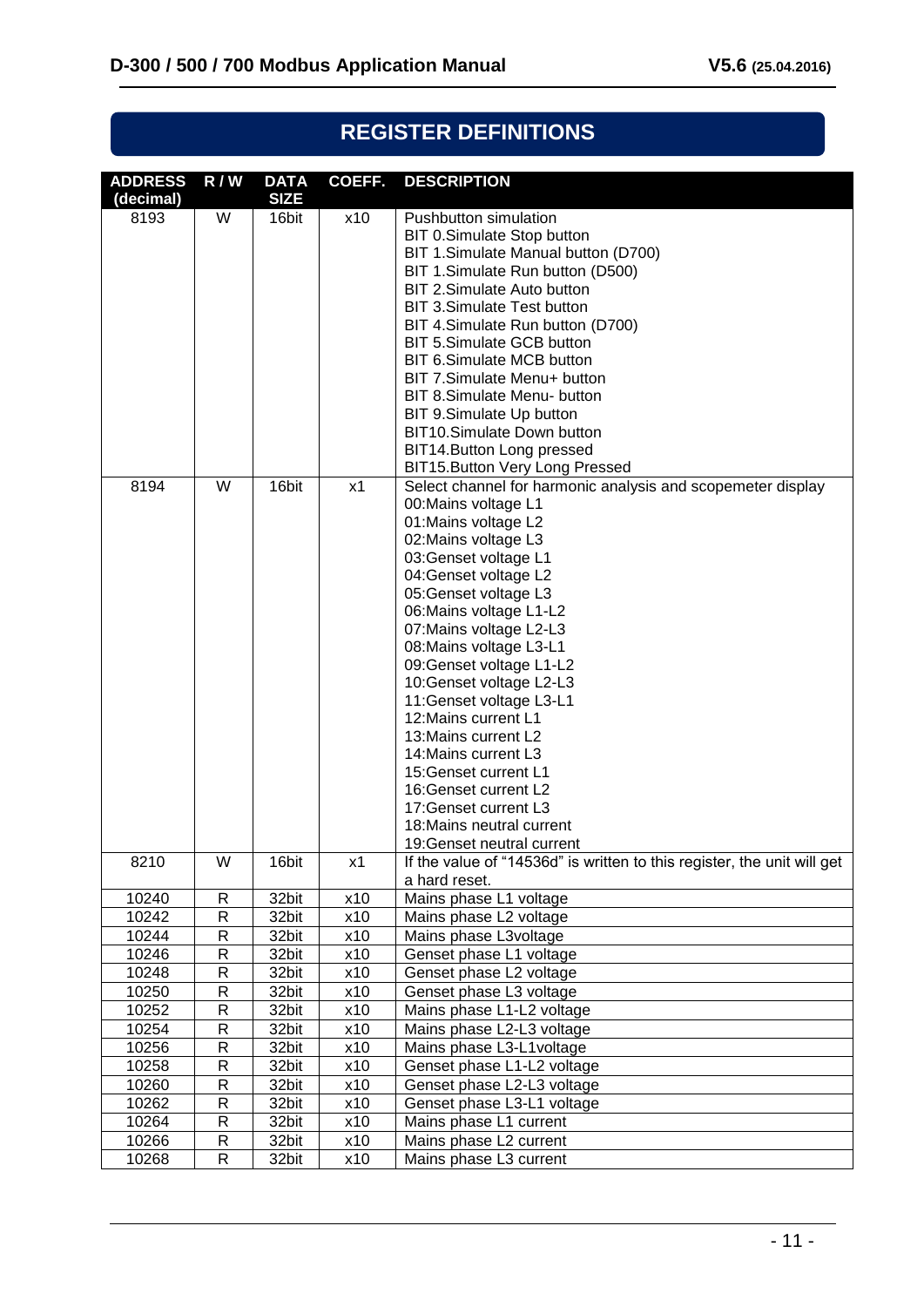# **D-300 / 500 / 700 Modbus Application Manual V5.6 (25.04.2016)**

| <b>ADDRESS</b> | R/W            | <b>DATA</b> | COEFF.                       | <b>DESCRIPTION</b>             |
|----------------|----------------|-------------|------------------------------|--------------------------------|
| (decimal)      |                | <b>SIZE</b> |                              |                                |
| 10270          | R              | 32bit       | x10                          | Genset phase L1 current        |
| 10272          | $\mathsf{R}$   | 32bit       | x10                          | Genset phase L2 current        |
| 10274          | $\mathsf{R}$   | 32bit       | x10                          | Genset phase L3 current        |
| 10276          | $\mathsf{R}$   | 32bit       | x10                          | Mains neutral current          |
| 10278          | $\mathsf{R}$   | 32bit       | x10                          | Genset neutral current         |
| 10280          | $\mathsf{R}$   | 32bit       | x10                          | Mains phase L1 active power    |
| 10282          | R              | 32bit       | x10                          | Mains phase L2active power     |
| 10284          | $\mathsf{R}$   | 32bit       | x10                          | Mains phase L3active power     |
| 10286          | $\mathsf{R}$   | 32bit       | x10                          | Genset phase L1 active power   |
| 10288          | $\mathsf{R}$   | 32bit       | x10                          | Genset phase L2 active power   |
| 10290          | $\mathsf{R}$   | 32bit       | x10                          | Genset phase L3 active power   |
| 10292          | $\mathsf{R}$   | 32bit       | x10                          | Mains total active power       |
| 10294          | $\mathsf{R}$   | 32bit       | x10                          | Genset total active power      |
| 10296          | $\mathsf{R}$   | 32bit       | x10                          | Mains phase L1 reactive power  |
| 10298          | $\mathsf{R}$   | 32bit       | x10                          | Mains phase L2reactive power   |
| 10300          | R              | 32bit       | x10                          | Mains phase L3reactive power   |
| 10302          | $\mathsf{R}$   | 32bit       | x10                          | Genset phase L1 reactive power |
| 10304          | $\mathsf{R}$   | 32bit       | x10                          | Genset phase L2 reactive power |
| 10306          | $\mathsf{R}$   | 32bit       | x10                          | Genset phase L3 reactive power |
| 10308          | $\mathsf{R}$   | 32bit       | x10                          | Mains total reactive power     |
| 10310          | $\mathsf{R}$   | 32bit       | x10                          | Genset total reactive power    |
| 10312          | $\mathsf{R}$   | 32bit       | x10                          | Mains phase L1 apparent power  |
| 10314          | $\mathsf{R}$   | 32bit       | x10                          | Mains phase L2apparent power   |
| 10316          | $\mathsf{R}$   | 32bit       | x10                          | Mains phase L3apparent power   |
| 10318          | $\mathsf{R}$   | 32bit       | x10                          | Genset phase L1 apparent power |
| 10320          | $\mathsf{R}$   | 32bit       | x10                          | Genset phase L2 apparent power |
| 10322          | R              | 32bit       | x10                          | Genset phase L3 apparent power |
| 10324          | $\mathsf{R}$   | 32bit       | x10                          | Mains total apparent power     |
| 10326          | $\mathsf{R}$   | 32bit       | x10                          | Genset total apparent power    |
| 10328          | $\mathsf{R}$   | 16bit       | x10                          | Mains phase L1 power factor    |
| 10329          | $\mathsf{R}$   | 16bit       | x10                          | Mains phase L2power factor     |
| 10330          | $\mathsf{R}$   | 16bit       | x10                          | Mains phase L3power factor     |
| 10331          | $\mathsf{R}$   | 16bit       | x10                          | Genset phase L1 power factor   |
| 10332          | $\mathsf R$    | 16bit       | x10                          | Genset phase L2 power factor   |
| 10333          | R              | 16bit       | x10                          | Genset phase L3 power factor   |
| 10334          | $\mathsf{R}$   | 16bit       | x10                          | Mains total power factor       |
| 10335          | $\overline{R}$ | 16bit       | x10                          | Genset total power factor      |
| 10336          | $\mathsf{R}$   | 16bit       | $\blacksquare$               |                                |
| 10337          | $\overline{R}$ | 16bit       | $\qquad \qquad \blacksquare$ |                                |
| 10338          | $\mathsf{R}$   | 16bit       | x100                         | Mains frequency                |
| 10339          | $\mathsf{R}$   | 16bit       | x100                         | Genset frequency               |
| 10340          | $\mathsf{R}$   | 16bit       | x100                         | Charge Input voltage           |
| 10341          | $\mathsf{R}$   | 16bit       | x100                         | Battery voltage                |
| 10342          | $\mathsf{R}$   | 16bit       |                              |                                |
| 10343          | $\mathsf{R}$   | 16bit       | x100                         | Charge Input_2 voltage         |
| 10344          | $\overline{R}$ | 16bit       | x100                         | Battery_2 voltage              |
| 10345          | $\mathsf{R}$   | 16bit       | x1                           | Analog input 1 ohm value       |
| 10346          | $\overline{R}$ | 16bit       | x1                           | Analog input 2 ohm value       |
| 10347          | $\mathsf{R}$   | 16bit       | x1                           | Analog input 3 ohm value       |
| 10348          | $\overline{R}$ | 16bit       | x1                           | Analog input 4 ohm value       |
| 10349          | $\mathsf{R}$   | 16bit       | x1                           | Analog input 5 ohm value       |
| 10350          | $\mathsf{R}$   | 16bit       | x1                           | Analog input 6 ohm value       |
| 10351          | ${\sf R}$      | 16bit       | x1                           | Analog input 7 reading         |
| 10352          | $\mathsf R$    | 16bit       | x1                           | Analog input 8 reading         |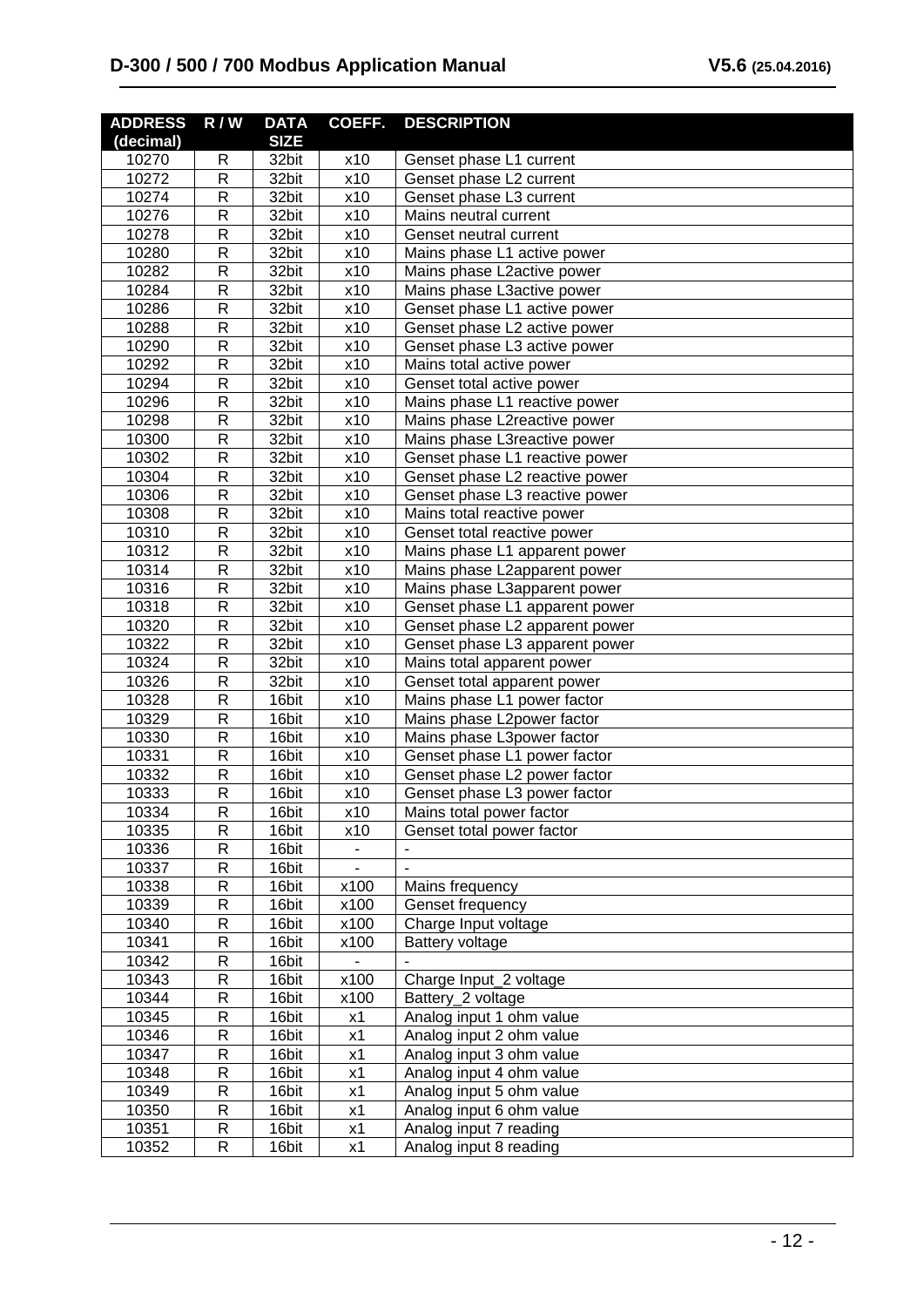| <b>ADDRESS</b> | R/W         | <b>DATA</b>    | COEFF.       | <b>DESCRIPTION</b>                                                                                                 |                                                               |
|----------------|-------------|----------------|--------------|--------------------------------------------------------------------------------------------------------------------|---------------------------------------------------------------|
| (decimal)      |             | <b>SIZE</b>    |              |                                                                                                                    |                                                               |
| 10353-60       | R           | 16bit          | -            |                                                                                                                    |                                                               |
| 10361          | R           | 16bit          | x10          | Oil pressure in bars (multiply by 14.50 to for psi)                                                                |                                                               |
| 10362          | R           | 16bit          | x10          | Engine temp in ${}^{\circ}$ C (multiply by 1.8 then add 32 for ${}^{\circ}$ F)                                     |                                                               |
| 10363          | R           | 16bit          | x10          | Fuel level in %                                                                                                    |                                                               |
| 10364          | $\mathsf R$ | 16bit          | x10          | Oil temp in °C (multiply by 1.8 then add 32 for °F)                                                                |                                                               |
| 10365          | R           | 16bit          | x10          | Canopy temp in °C (multiply by 1.8 then add 32 for °F)                                                             |                                                               |
| 10366          | $\mathsf R$ | 16bit          | x10          | Ambient temp in $^{\circ}$ C (multiply by 1.8 then add 32 for $^{\circ}$ F)                                        |                                                               |
| 10367          | R           | 16bit          | x10          | Oil pressure_2 in bars (multiply by 14.50 for psi)                                                                 |                                                               |
| 10368          | $\mathsf R$ | 16bit          | x10          | Engine temp_2 in $^{\circ}$ C (multiply by 1.8 then add 32 for $^{\circ}$ F)                                       |                                                               |
| 10369          | R           | 16bit          | x10          | Fuel level 2 in %                                                                                                  |                                                               |
| 10370          | $\mathsf R$ | 16bit          | x10          | Oil temp_2 in $^{\circ}$ C (multiply by 1.8 then add 32 to convert to $^{\circ}$ F)                                |                                                               |
| 10371          | R           | 16bit          | x10          | Canopy temp $2$ in $^{\circ}$ C (multiply by 1.8 then add 32 for $^{\circ}$ F)                                     |                                                               |
| 10372          | R           | 16bit          | x10          | Ambient temp_2 in $^{\circ}$ C (multiply by 1.8 then add 32 for $^{\circ}$ F)                                      |                                                               |
| 10373-74       | R           | 32bit          |              | On board digital input statuses. Each input is defined by 2 bits.                                                  |                                                               |
| 10375          | R           | 16bit          | x1           | Magnetic pickup input reading (rpm)                                                                                |                                                               |
| 10376          | R           | 16bit          | x1           | Engine rpm                                                                                                         |                                                               |
| 10377          | R           | 32bit          | x10          | Genset average voltage                                                                                             |                                                               |
| 10379          | R           | 32bit          | x10          | Genset average current                                                                                             |                                                               |
| 10381          | R           | 32bit          | x10          | Mains average voltage                                                                                              |                                                               |
| 10383          | R           | 32bit          | x10          | Mains average current                                                                                              |                                                               |
| 10385<br>10386 | R           | 16bit<br>16bit | x100         | Minimum battery voltage, measured during cranking.                                                                 |                                                               |
| 10387          | R<br>R      | 16bit          | x100<br>x100 | Selected channel's Total Harmonic Distortion level<br>Selected channel's fundamental level                         |                                                               |
| 10388          | R           | 16bit          | x100         | Selected channel's harmonic 03 level                                                                               |                                                               |
| 10389          | R           | 16bit          | x100         | Selected channel's harmonic 05 level                                                                               |                                                               |
| 10390          | R           | 16bit          | x100         | Selected channel's harmonic 07 level                                                                               |                                                               |
| 10391          | R           | 16bit          | x100         | Selected channel's harmonic 09 level                                                                               |                                                               |
| 10392          | R           | 16bit          | x100         | Selected channel's harmonic 11 level                                                                               |                                                               |
| 10393          | R           | 16bit          | x100         | Selected channel's harmonic 13 level                                                                               |                                                               |
| 10394          | R           | 16bit          | x100         | Selected channel's harmonic 15 level                                                                               |                                                               |
| 10395          | R           | 16bit          | x100         | Selected channel's harmonic 17 level                                                                               |                                                               |
| 10396          | R           | 16bit          | x100         | Selected channel's harmonic 19 level                                                                               |                                                               |
| 10397          | R           | 16bit          | x100         | Selected channel's harmonic 21 level                                                                               |                                                               |
| 10398          | R           | 16bit          | x100         | Selected channel's harmonic 23 level                                                                               |                                                               |
| 10399          | R           | 16bit          | x100         | Selected channel's harmonic 25 level                                                                               |                                                               |
| 10400          | R           | 16bit          | x100         | Selected channel's harmonic 27 level                                                                               |                                                               |
| 10401          | R           | 16bit          | x100         | Selected channel's harmonic 29 level                                                                               |                                                               |
| 10402          | R           | 16bit          | x100         | Selected channel's harmonic 31 level                                                                               |                                                               |
| 10403          | R           | 16bit          | x1           |                                                                                                                    | Selected channel for harmonic analysis and scopemeter display |
|                |             |                |              | 00: Mains voltage L1                                                                                               | 10: Genset voltage L2-L3                                      |
|                |             |                |              | 01: Mains voltage L2                                                                                               | 11: Genset voltage L3-L1                                      |
|                |             |                |              | 02: Mains voltage L3                                                                                               | 12: Mains current L1                                          |
|                |             |                |              | 03: Genset voltage L1                                                                                              | 13: Mains current L2                                          |
|                |             |                |              | 04: Genset voltage L2                                                                                              | 14: Mains current L3                                          |
|                |             |                |              | 05: Genset voltage L3                                                                                              | 15: Genset current L1                                         |
|                |             |                |              | 06: Mains voltage L1-L2                                                                                            | 16: Genset current L2                                         |
|                |             |                |              | 07: Mains voltage L2-L3                                                                                            | 17: Genset current L3                                         |
|                |             |                |              | 08: Mains voltage L3-L1                                                                                            | 18: Mains neutral current                                     |
|                |             |                |              | 09: Genset voltage L1-L2                                                                                           | 19: Genset neutral current                                    |
| 10404-         | R           | 16bit          | x1           | Scopemeter dataof the channel selected by register 10403.                                                          |                                                               |
| 10503          |             |                |              | Each register represents one point in the X axis of the<br>scopemeter. The complete waveform is represented at 100 |                                                               |
|                |             |                |              | horizontal points. The register value is a signed integer.                                                         |                                                               |
|                |             |                |              |                                                                                                                    |                                                               |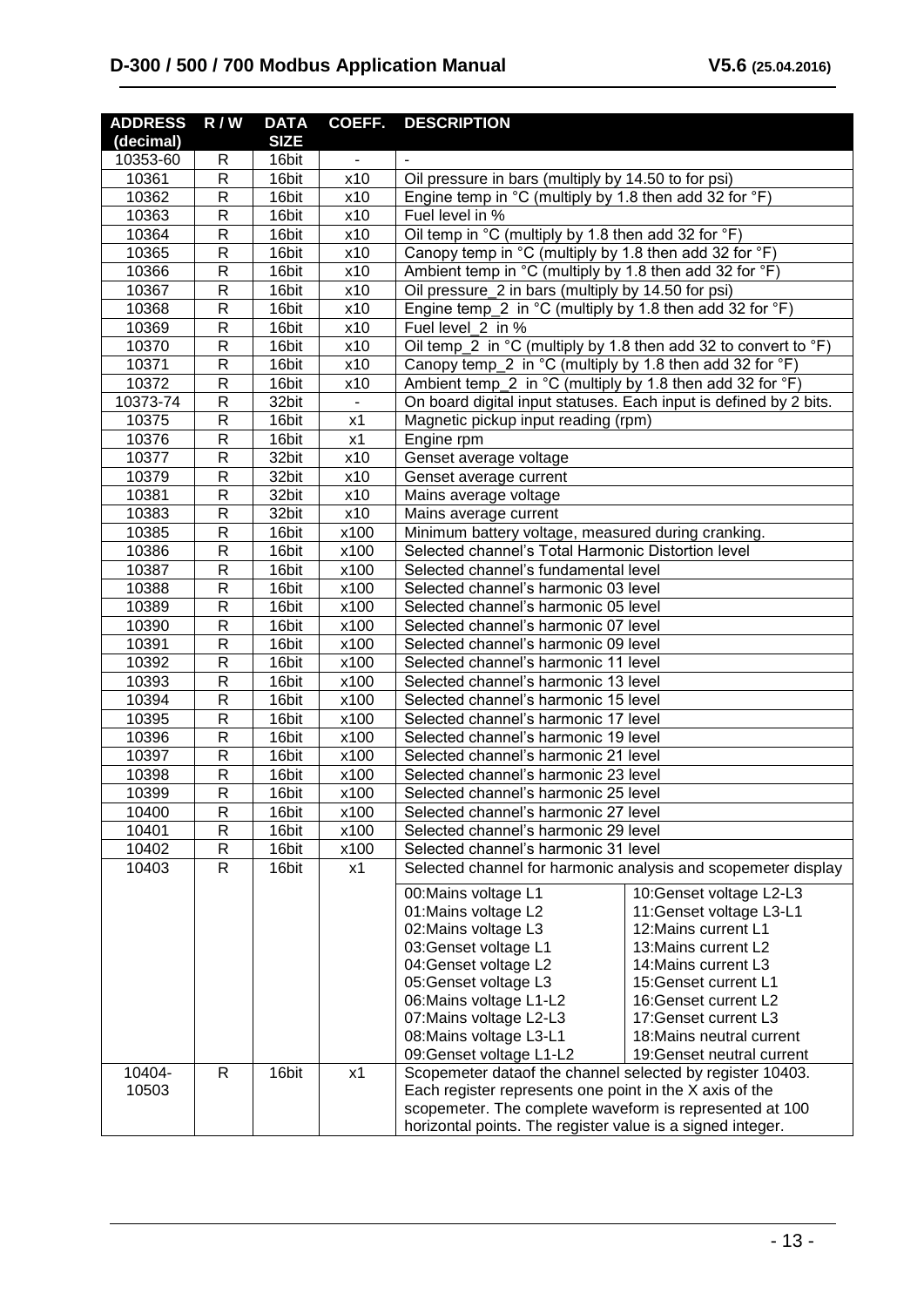| <b>SIZE</b><br>(decimal)<br>10504-<br>R<br>256bit<br>Shutdown alarm bits. Bit definitions are given at the end of the<br>$\overline{\phantom{a}}$<br>10519<br>document.<br>Loaddump alarm bits. Bit definitions are given at the end of the<br>10520-<br>$\mathsf{R}$<br>256bit<br>$\overline{\phantom{0}}$<br>10535<br>document.<br>Warning alarm bits. Bit definitions are given at the end of the<br>10536-<br>$\mathsf{R}$<br>256bit<br>10551<br>document.<br>Latitude from GPS/GSM<br>10594<br>$\mathsf{R}$<br>32 bit<br>10596<br>$\mathsf{R}$<br>32 bit<br>Longitude from GPS/GSM<br>10598<br>$\mathsf{R}$<br>32 bit<br>Altitude from GPS/GSM<br>10604<br>$\mathsf{R}$<br>16bit<br>Unit operation status<br>13= master genset on load,<br>$0 =$ genset at rest<br>14= peak lopping<br>1= wait before fuel<br>15= power exporting<br>16= slave genset on load<br>2= engine preheat<br>3= wait oil flash off<br>17= synchronizing back to<br>mains<br>4=crank rest<br>18 = load transfer to mains<br>5=cranking<br>6= engine run idle speed<br>19 = mains cb activation<br>7= engine heating<br>20= mains cb timer<br>8= running off load<br>21= stop with cooldown<br>9= synchronizing to mains<br>22= cooling down<br>10= load transfer to genset<br>23= engine stop idle speed<br>$11 =$ gen cb activation<br>24= immediate stop<br>12= genset cb timer<br>25= engine stopping<br>10605<br>16bit<br>$\mathsf{R}$<br>Unit mode<br>1= STOP mode<br>2= MANUAL mode (D700)<br>2= RUN mode (D500)<br>4= AUTO mode<br>8= TEST mode<br>10606<br>16bit<br>Genset operation timer. In various wait statuses, the genset<br>$\mathsf{R}$<br>x1<br>operation status will change at the expiration of this timer.<br>10607<br>16bit<br>x10<br>GOV control output %<br>R<br>16bit<br>x10<br>AVR control output %<br>10608<br>R<br>16bit<br>Device identity information. (0xD300, 0xD500, 0xD700)<br>10609<br>R<br>$\blacksquare$<br>16bit<br>Device hardware version information<br>10610<br>R<br>$\overline{\phantom{a}}$<br>16bit<br>10611<br>R<br>Device software version information<br>$\overline{\phantom{a}}$<br>10616<br>R<br>32bit<br>x1<br>Counter: number of genset runs<br>R<br>10618<br>32bit<br>x1<br>Counter: number of genset cranks<br>10620<br>R<br>32bit<br>Counter: number of genset on load<br>x1<br>10622<br>R<br>x100<br>32bit<br>Counter: engine hours run<br>10624<br>R<br>x100<br>Counter: engine hours since last service<br>32bit<br>10626<br>R<br>32bit<br>x100<br>Counter: engine days since last service<br>10628<br>R<br>x10<br>Counter: genset total active energy (kWh)<br>32bit<br>10630<br>R<br>32bit<br>x10<br>Counter: genset total inductive reactive energy (kVArh-ind)<br>10632<br>R<br>x10<br>Counter: genset total capacitive reactive energy (kVArh-cap)<br>32bit<br>10634<br>R<br>32bit<br>x100<br>Counter: remaining engine hours to service-1<br>10636<br>R<br>32bit<br>x100<br>Counter: remaining engine days to service-1<br>10638<br>R<br>x100<br>Counter: remaining engine hours to service-2<br>32bit<br>10640<br>R<br>32bit<br>x100<br>Counter: remaining engine days to service-2<br>10642<br>R<br>x100<br>Counter: remaining engine hours to service-3<br>32bit<br>10644<br>R<br>32bit<br>x100<br>Counter: remaining engine days to service-3 | <b>ADDRESS</b> | R/W | <b>DATA</b> | COEFF. | <b>DESCRIPTION</b> |  |
|------------------------------------------------------------------------------------------------------------------------------------------------------------------------------------------------------------------------------------------------------------------------------------------------------------------------------------------------------------------------------------------------------------------------------------------------------------------------------------------------------------------------------------------------------------------------------------------------------------------------------------------------------------------------------------------------------------------------------------------------------------------------------------------------------------------------------------------------------------------------------------------------------------------------------------------------------------------------------------------------------------------------------------------------------------------------------------------------------------------------------------------------------------------------------------------------------------------------------------------------------------------------------------------------------------------------------------------------------------------------------------------------------------------------------------------------------------------------------------------------------------------------------------------------------------------------------------------------------------------------------------------------------------------------------------------------------------------------------------------------------------------------------------------------------------------------------------------------------------------------------------------------------------------------------------------------------------------------------------------------------------------------------------------------------------------------------------------------------------------------------------------------------------------------------------------------------------------------------------------------------------------------------------------------------------------------------------------------------------------------------------------------------------------------------------------------------------------------------------------------------------------------------------------------------------------------------------------------------------------------------------------------------------------------------------------------------------------------------------------------------------------------------------------------------------------------------------------------------------------------------------------------------------------------------------------------------------------------------------------------------------------------------------------------------------------------------------------------------------------------------------------------------------------------------------------------------------------------------------------------------------------------------------------------|----------------|-----|-------------|--------|--------------------|--|
|                                                                                                                                                                                                                                                                                                                                                                                                                                                                                                                                                                                                                                                                                                                                                                                                                                                                                                                                                                                                                                                                                                                                                                                                                                                                                                                                                                                                                                                                                                                                                                                                                                                                                                                                                                                                                                                                                                                                                                                                                                                                                                                                                                                                                                                                                                                                                                                                                                                                                                                                                                                                                                                                                                                                                                                                                                                                                                                                                                                                                                                                                                                                                                                                                                                                                                |                |     |             |        |                    |  |
|                                                                                                                                                                                                                                                                                                                                                                                                                                                                                                                                                                                                                                                                                                                                                                                                                                                                                                                                                                                                                                                                                                                                                                                                                                                                                                                                                                                                                                                                                                                                                                                                                                                                                                                                                                                                                                                                                                                                                                                                                                                                                                                                                                                                                                                                                                                                                                                                                                                                                                                                                                                                                                                                                                                                                                                                                                                                                                                                                                                                                                                                                                                                                                                                                                                                                                |                |     |             |        |                    |  |
|                                                                                                                                                                                                                                                                                                                                                                                                                                                                                                                                                                                                                                                                                                                                                                                                                                                                                                                                                                                                                                                                                                                                                                                                                                                                                                                                                                                                                                                                                                                                                                                                                                                                                                                                                                                                                                                                                                                                                                                                                                                                                                                                                                                                                                                                                                                                                                                                                                                                                                                                                                                                                                                                                                                                                                                                                                                                                                                                                                                                                                                                                                                                                                                                                                                                                                |                |     |             |        |                    |  |
|                                                                                                                                                                                                                                                                                                                                                                                                                                                                                                                                                                                                                                                                                                                                                                                                                                                                                                                                                                                                                                                                                                                                                                                                                                                                                                                                                                                                                                                                                                                                                                                                                                                                                                                                                                                                                                                                                                                                                                                                                                                                                                                                                                                                                                                                                                                                                                                                                                                                                                                                                                                                                                                                                                                                                                                                                                                                                                                                                                                                                                                                                                                                                                                                                                                                                                |                |     |             |        |                    |  |
|                                                                                                                                                                                                                                                                                                                                                                                                                                                                                                                                                                                                                                                                                                                                                                                                                                                                                                                                                                                                                                                                                                                                                                                                                                                                                                                                                                                                                                                                                                                                                                                                                                                                                                                                                                                                                                                                                                                                                                                                                                                                                                                                                                                                                                                                                                                                                                                                                                                                                                                                                                                                                                                                                                                                                                                                                                                                                                                                                                                                                                                                                                                                                                                                                                                                                                |                |     |             |        |                    |  |
|                                                                                                                                                                                                                                                                                                                                                                                                                                                                                                                                                                                                                                                                                                                                                                                                                                                                                                                                                                                                                                                                                                                                                                                                                                                                                                                                                                                                                                                                                                                                                                                                                                                                                                                                                                                                                                                                                                                                                                                                                                                                                                                                                                                                                                                                                                                                                                                                                                                                                                                                                                                                                                                                                                                                                                                                                                                                                                                                                                                                                                                                                                                                                                                                                                                                                                |                |     |             |        |                    |  |
|                                                                                                                                                                                                                                                                                                                                                                                                                                                                                                                                                                                                                                                                                                                                                                                                                                                                                                                                                                                                                                                                                                                                                                                                                                                                                                                                                                                                                                                                                                                                                                                                                                                                                                                                                                                                                                                                                                                                                                                                                                                                                                                                                                                                                                                                                                                                                                                                                                                                                                                                                                                                                                                                                                                                                                                                                                                                                                                                                                                                                                                                                                                                                                                                                                                                                                |                |     |             |        |                    |  |
|                                                                                                                                                                                                                                                                                                                                                                                                                                                                                                                                                                                                                                                                                                                                                                                                                                                                                                                                                                                                                                                                                                                                                                                                                                                                                                                                                                                                                                                                                                                                                                                                                                                                                                                                                                                                                                                                                                                                                                                                                                                                                                                                                                                                                                                                                                                                                                                                                                                                                                                                                                                                                                                                                                                                                                                                                                                                                                                                                                                                                                                                                                                                                                                                                                                                                                |                |     |             |        |                    |  |
|                                                                                                                                                                                                                                                                                                                                                                                                                                                                                                                                                                                                                                                                                                                                                                                                                                                                                                                                                                                                                                                                                                                                                                                                                                                                                                                                                                                                                                                                                                                                                                                                                                                                                                                                                                                                                                                                                                                                                                                                                                                                                                                                                                                                                                                                                                                                                                                                                                                                                                                                                                                                                                                                                                                                                                                                                                                                                                                                                                                                                                                                                                                                                                                                                                                                                                |                |     |             |        |                    |  |
|                                                                                                                                                                                                                                                                                                                                                                                                                                                                                                                                                                                                                                                                                                                                                                                                                                                                                                                                                                                                                                                                                                                                                                                                                                                                                                                                                                                                                                                                                                                                                                                                                                                                                                                                                                                                                                                                                                                                                                                                                                                                                                                                                                                                                                                                                                                                                                                                                                                                                                                                                                                                                                                                                                                                                                                                                                                                                                                                                                                                                                                                                                                                                                                                                                                                                                |                |     |             |        |                    |  |
|                                                                                                                                                                                                                                                                                                                                                                                                                                                                                                                                                                                                                                                                                                                                                                                                                                                                                                                                                                                                                                                                                                                                                                                                                                                                                                                                                                                                                                                                                                                                                                                                                                                                                                                                                                                                                                                                                                                                                                                                                                                                                                                                                                                                                                                                                                                                                                                                                                                                                                                                                                                                                                                                                                                                                                                                                                                                                                                                                                                                                                                                                                                                                                                                                                                                                                |                |     |             |        |                    |  |
|                                                                                                                                                                                                                                                                                                                                                                                                                                                                                                                                                                                                                                                                                                                                                                                                                                                                                                                                                                                                                                                                                                                                                                                                                                                                                                                                                                                                                                                                                                                                                                                                                                                                                                                                                                                                                                                                                                                                                                                                                                                                                                                                                                                                                                                                                                                                                                                                                                                                                                                                                                                                                                                                                                                                                                                                                                                                                                                                                                                                                                                                                                                                                                                                                                                                                                |                |     |             |        |                    |  |
|                                                                                                                                                                                                                                                                                                                                                                                                                                                                                                                                                                                                                                                                                                                                                                                                                                                                                                                                                                                                                                                                                                                                                                                                                                                                                                                                                                                                                                                                                                                                                                                                                                                                                                                                                                                                                                                                                                                                                                                                                                                                                                                                                                                                                                                                                                                                                                                                                                                                                                                                                                                                                                                                                                                                                                                                                                                                                                                                                                                                                                                                                                                                                                                                                                                                                                |                |     |             |        |                    |  |
|                                                                                                                                                                                                                                                                                                                                                                                                                                                                                                                                                                                                                                                                                                                                                                                                                                                                                                                                                                                                                                                                                                                                                                                                                                                                                                                                                                                                                                                                                                                                                                                                                                                                                                                                                                                                                                                                                                                                                                                                                                                                                                                                                                                                                                                                                                                                                                                                                                                                                                                                                                                                                                                                                                                                                                                                                                                                                                                                                                                                                                                                                                                                                                                                                                                                                                |                |     |             |        |                    |  |
|                                                                                                                                                                                                                                                                                                                                                                                                                                                                                                                                                                                                                                                                                                                                                                                                                                                                                                                                                                                                                                                                                                                                                                                                                                                                                                                                                                                                                                                                                                                                                                                                                                                                                                                                                                                                                                                                                                                                                                                                                                                                                                                                                                                                                                                                                                                                                                                                                                                                                                                                                                                                                                                                                                                                                                                                                                                                                                                                                                                                                                                                                                                                                                                                                                                                                                |                |     |             |        |                    |  |
|                                                                                                                                                                                                                                                                                                                                                                                                                                                                                                                                                                                                                                                                                                                                                                                                                                                                                                                                                                                                                                                                                                                                                                                                                                                                                                                                                                                                                                                                                                                                                                                                                                                                                                                                                                                                                                                                                                                                                                                                                                                                                                                                                                                                                                                                                                                                                                                                                                                                                                                                                                                                                                                                                                                                                                                                                                                                                                                                                                                                                                                                                                                                                                                                                                                                                                |                |     |             |        |                    |  |
|                                                                                                                                                                                                                                                                                                                                                                                                                                                                                                                                                                                                                                                                                                                                                                                                                                                                                                                                                                                                                                                                                                                                                                                                                                                                                                                                                                                                                                                                                                                                                                                                                                                                                                                                                                                                                                                                                                                                                                                                                                                                                                                                                                                                                                                                                                                                                                                                                                                                                                                                                                                                                                                                                                                                                                                                                                                                                                                                                                                                                                                                                                                                                                                                                                                                                                |                |     |             |        |                    |  |
|                                                                                                                                                                                                                                                                                                                                                                                                                                                                                                                                                                                                                                                                                                                                                                                                                                                                                                                                                                                                                                                                                                                                                                                                                                                                                                                                                                                                                                                                                                                                                                                                                                                                                                                                                                                                                                                                                                                                                                                                                                                                                                                                                                                                                                                                                                                                                                                                                                                                                                                                                                                                                                                                                                                                                                                                                                                                                                                                                                                                                                                                                                                                                                                                                                                                                                |                |     |             |        |                    |  |
|                                                                                                                                                                                                                                                                                                                                                                                                                                                                                                                                                                                                                                                                                                                                                                                                                                                                                                                                                                                                                                                                                                                                                                                                                                                                                                                                                                                                                                                                                                                                                                                                                                                                                                                                                                                                                                                                                                                                                                                                                                                                                                                                                                                                                                                                                                                                                                                                                                                                                                                                                                                                                                                                                                                                                                                                                                                                                                                                                                                                                                                                                                                                                                                                                                                                                                |                |     |             |        |                    |  |
|                                                                                                                                                                                                                                                                                                                                                                                                                                                                                                                                                                                                                                                                                                                                                                                                                                                                                                                                                                                                                                                                                                                                                                                                                                                                                                                                                                                                                                                                                                                                                                                                                                                                                                                                                                                                                                                                                                                                                                                                                                                                                                                                                                                                                                                                                                                                                                                                                                                                                                                                                                                                                                                                                                                                                                                                                                                                                                                                                                                                                                                                                                                                                                                                                                                                                                |                |     |             |        |                    |  |
|                                                                                                                                                                                                                                                                                                                                                                                                                                                                                                                                                                                                                                                                                                                                                                                                                                                                                                                                                                                                                                                                                                                                                                                                                                                                                                                                                                                                                                                                                                                                                                                                                                                                                                                                                                                                                                                                                                                                                                                                                                                                                                                                                                                                                                                                                                                                                                                                                                                                                                                                                                                                                                                                                                                                                                                                                                                                                                                                                                                                                                                                                                                                                                                                                                                                                                |                |     |             |        |                    |  |
|                                                                                                                                                                                                                                                                                                                                                                                                                                                                                                                                                                                                                                                                                                                                                                                                                                                                                                                                                                                                                                                                                                                                                                                                                                                                                                                                                                                                                                                                                                                                                                                                                                                                                                                                                                                                                                                                                                                                                                                                                                                                                                                                                                                                                                                                                                                                                                                                                                                                                                                                                                                                                                                                                                                                                                                                                                                                                                                                                                                                                                                                                                                                                                                                                                                                                                |                |     |             |        |                    |  |
|                                                                                                                                                                                                                                                                                                                                                                                                                                                                                                                                                                                                                                                                                                                                                                                                                                                                                                                                                                                                                                                                                                                                                                                                                                                                                                                                                                                                                                                                                                                                                                                                                                                                                                                                                                                                                                                                                                                                                                                                                                                                                                                                                                                                                                                                                                                                                                                                                                                                                                                                                                                                                                                                                                                                                                                                                                                                                                                                                                                                                                                                                                                                                                                                                                                                                                |                |     |             |        |                    |  |
|                                                                                                                                                                                                                                                                                                                                                                                                                                                                                                                                                                                                                                                                                                                                                                                                                                                                                                                                                                                                                                                                                                                                                                                                                                                                                                                                                                                                                                                                                                                                                                                                                                                                                                                                                                                                                                                                                                                                                                                                                                                                                                                                                                                                                                                                                                                                                                                                                                                                                                                                                                                                                                                                                                                                                                                                                                                                                                                                                                                                                                                                                                                                                                                                                                                                                                |                |     |             |        |                    |  |
|                                                                                                                                                                                                                                                                                                                                                                                                                                                                                                                                                                                                                                                                                                                                                                                                                                                                                                                                                                                                                                                                                                                                                                                                                                                                                                                                                                                                                                                                                                                                                                                                                                                                                                                                                                                                                                                                                                                                                                                                                                                                                                                                                                                                                                                                                                                                                                                                                                                                                                                                                                                                                                                                                                                                                                                                                                                                                                                                                                                                                                                                                                                                                                                                                                                                                                |                |     |             |        |                    |  |
|                                                                                                                                                                                                                                                                                                                                                                                                                                                                                                                                                                                                                                                                                                                                                                                                                                                                                                                                                                                                                                                                                                                                                                                                                                                                                                                                                                                                                                                                                                                                                                                                                                                                                                                                                                                                                                                                                                                                                                                                                                                                                                                                                                                                                                                                                                                                                                                                                                                                                                                                                                                                                                                                                                                                                                                                                                                                                                                                                                                                                                                                                                                                                                                                                                                                                                |                |     |             |        |                    |  |
|                                                                                                                                                                                                                                                                                                                                                                                                                                                                                                                                                                                                                                                                                                                                                                                                                                                                                                                                                                                                                                                                                                                                                                                                                                                                                                                                                                                                                                                                                                                                                                                                                                                                                                                                                                                                                                                                                                                                                                                                                                                                                                                                                                                                                                                                                                                                                                                                                                                                                                                                                                                                                                                                                                                                                                                                                                                                                                                                                                                                                                                                                                                                                                                                                                                                                                |                |     |             |        |                    |  |
|                                                                                                                                                                                                                                                                                                                                                                                                                                                                                                                                                                                                                                                                                                                                                                                                                                                                                                                                                                                                                                                                                                                                                                                                                                                                                                                                                                                                                                                                                                                                                                                                                                                                                                                                                                                                                                                                                                                                                                                                                                                                                                                                                                                                                                                                                                                                                                                                                                                                                                                                                                                                                                                                                                                                                                                                                                                                                                                                                                                                                                                                                                                                                                                                                                                                                                |                |     |             |        |                    |  |
|                                                                                                                                                                                                                                                                                                                                                                                                                                                                                                                                                                                                                                                                                                                                                                                                                                                                                                                                                                                                                                                                                                                                                                                                                                                                                                                                                                                                                                                                                                                                                                                                                                                                                                                                                                                                                                                                                                                                                                                                                                                                                                                                                                                                                                                                                                                                                                                                                                                                                                                                                                                                                                                                                                                                                                                                                                                                                                                                                                                                                                                                                                                                                                                                                                                                                                |                |     |             |        |                    |  |
|                                                                                                                                                                                                                                                                                                                                                                                                                                                                                                                                                                                                                                                                                                                                                                                                                                                                                                                                                                                                                                                                                                                                                                                                                                                                                                                                                                                                                                                                                                                                                                                                                                                                                                                                                                                                                                                                                                                                                                                                                                                                                                                                                                                                                                                                                                                                                                                                                                                                                                                                                                                                                                                                                                                                                                                                                                                                                                                                                                                                                                                                                                                                                                                                                                                                                                |                |     |             |        |                    |  |
|                                                                                                                                                                                                                                                                                                                                                                                                                                                                                                                                                                                                                                                                                                                                                                                                                                                                                                                                                                                                                                                                                                                                                                                                                                                                                                                                                                                                                                                                                                                                                                                                                                                                                                                                                                                                                                                                                                                                                                                                                                                                                                                                                                                                                                                                                                                                                                                                                                                                                                                                                                                                                                                                                                                                                                                                                                                                                                                                                                                                                                                                                                                                                                                                                                                                                                |                |     |             |        |                    |  |
|                                                                                                                                                                                                                                                                                                                                                                                                                                                                                                                                                                                                                                                                                                                                                                                                                                                                                                                                                                                                                                                                                                                                                                                                                                                                                                                                                                                                                                                                                                                                                                                                                                                                                                                                                                                                                                                                                                                                                                                                                                                                                                                                                                                                                                                                                                                                                                                                                                                                                                                                                                                                                                                                                                                                                                                                                                                                                                                                                                                                                                                                                                                                                                                                                                                                                                |                |     |             |        |                    |  |
|                                                                                                                                                                                                                                                                                                                                                                                                                                                                                                                                                                                                                                                                                                                                                                                                                                                                                                                                                                                                                                                                                                                                                                                                                                                                                                                                                                                                                                                                                                                                                                                                                                                                                                                                                                                                                                                                                                                                                                                                                                                                                                                                                                                                                                                                                                                                                                                                                                                                                                                                                                                                                                                                                                                                                                                                                                                                                                                                                                                                                                                                                                                                                                                                                                                                                                |                |     |             |        |                    |  |
|                                                                                                                                                                                                                                                                                                                                                                                                                                                                                                                                                                                                                                                                                                                                                                                                                                                                                                                                                                                                                                                                                                                                                                                                                                                                                                                                                                                                                                                                                                                                                                                                                                                                                                                                                                                                                                                                                                                                                                                                                                                                                                                                                                                                                                                                                                                                                                                                                                                                                                                                                                                                                                                                                                                                                                                                                                                                                                                                                                                                                                                                                                                                                                                                                                                                                                |                |     |             |        |                    |  |
|                                                                                                                                                                                                                                                                                                                                                                                                                                                                                                                                                                                                                                                                                                                                                                                                                                                                                                                                                                                                                                                                                                                                                                                                                                                                                                                                                                                                                                                                                                                                                                                                                                                                                                                                                                                                                                                                                                                                                                                                                                                                                                                                                                                                                                                                                                                                                                                                                                                                                                                                                                                                                                                                                                                                                                                                                                                                                                                                                                                                                                                                                                                                                                                                                                                                                                |                |     |             |        |                    |  |
|                                                                                                                                                                                                                                                                                                                                                                                                                                                                                                                                                                                                                                                                                                                                                                                                                                                                                                                                                                                                                                                                                                                                                                                                                                                                                                                                                                                                                                                                                                                                                                                                                                                                                                                                                                                                                                                                                                                                                                                                                                                                                                                                                                                                                                                                                                                                                                                                                                                                                                                                                                                                                                                                                                                                                                                                                                                                                                                                                                                                                                                                                                                                                                                                                                                                                                |                |     |             |        |                    |  |
|                                                                                                                                                                                                                                                                                                                                                                                                                                                                                                                                                                                                                                                                                                                                                                                                                                                                                                                                                                                                                                                                                                                                                                                                                                                                                                                                                                                                                                                                                                                                                                                                                                                                                                                                                                                                                                                                                                                                                                                                                                                                                                                                                                                                                                                                                                                                                                                                                                                                                                                                                                                                                                                                                                                                                                                                                                                                                                                                                                                                                                                                                                                                                                                                                                                                                                |                |     |             |        |                    |  |
|                                                                                                                                                                                                                                                                                                                                                                                                                                                                                                                                                                                                                                                                                                                                                                                                                                                                                                                                                                                                                                                                                                                                                                                                                                                                                                                                                                                                                                                                                                                                                                                                                                                                                                                                                                                                                                                                                                                                                                                                                                                                                                                                                                                                                                                                                                                                                                                                                                                                                                                                                                                                                                                                                                                                                                                                                                                                                                                                                                                                                                                                                                                                                                                                                                                                                                |                |     |             |        |                    |  |
|                                                                                                                                                                                                                                                                                                                                                                                                                                                                                                                                                                                                                                                                                                                                                                                                                                                                                                                                                                                                                                                                                                                                                                                                                                                                                                                                                                                                                                                                                                                                                                                                                                                                                                                                                                                                                                                                                                                                                                                                                                                                                                                                                                                                                                                                                                                                                                                                                                                                                                                                                                                                                                                                                                                                                                                                                                                                                                                                                                                                                                                                                                                                                                                                                                                                                                |                |     |             |        |                    |  |
|                                                                                                                                                                                                                                                                                                                                                                                                                                                                                                                                                                                                                                                                                                                                                                                                                                                                                                                                                                                                                                                                                                                                                                                                                                                                                                                                                                                                                                                                                                                                                                                                                                                                                                                                                                                                                                                                                                                                                                                                                                                                                                                                                                                                                                                                                                                                                                                                                                                                                                                                                                                                                                                                                                                                                                                                                                                                                                                                                                                                                                                                                                                                                                                                                                                                                                |                |     |             |        |                    |  |
|                                                                                                                                                                                                                                                                                                                                                                                                                                                                                                                                                                                                                                                                                                                                                                                                                                                                                                                                                                                                                                                                                                                                                                                                                                                                                                                                                                                                                                                                                                                                                                                                                                                                                                                                                                                                                                                                                                                                                                                                                                                                                                                                                                                                                                                                                                                                                                                                                                                                                                                                                                                                                                                                                                                                                                                                                                                                                                                                                                                                                                                                                                                                                                                                                                                                                                |                |     |             |        |                    |  |
|                                                                                                                                                                                                                                                                                                                                                                                                                                                                                                                                                                                                                                                                                                                                                                                                                                                                                                                                                                                                                                                                                                                                                                                                                                                                                                                                                                                                                                                                                                                                                                                                                                                                                                                                                                                                                                                                                                                                                                                                                                                                                                                                                                                                                                                                                                                                                                                                                                                                                                                                                                                                                                                                                                                                                                                                                                                                                                                                                                                                                                                                                                                                                                                                                                                                                                |                |     |             |        |                    |  |
|                                                                                                                                                                                                                                                                                                                                                                                                                                                                                                                                                                                                                                                                                                                                                                                                                                                                                                                                                                                                                                                                                                                                                                                                                                                                                                                                                                                                                                                                                                                                                                                                                                                                                                                                                                                                                                                                                                                                                                                                                                                                                                                                                                                                                                                                                                                                                                                                                                                                                                                                                                                                                                                                                                                                                                                                                                                                                                                                                                                                                                                                                                                                                                                                                                                                                                |                |     |             |        |                    |  |
|                                                                                                                                                                                                                                                                                                                                                                                                                                                                                                                                                                                                                                                                                                                                                                                                                                                                                                                                                                                                                                                                                                                                                                                                                                                                                                                                                                                                                                                                                                                                                                                                                                                                                                                                                                                                                                                                                                                                                                                                                                                                                                                                                                                                                                                                                                                                                                                                                                                                                                                                                                                                                                                                                                                                                                                                                                                                                                                                                                                                                                                                                                                                                                                                                                                                                                |                |     |             |        |                    |  |
|                                                                                                                                                                                                                                                                                                                                                                                                                                                                                                                                                                                                                                                                                                                                                                                                                                                                                                                                                                                                                                                                                                                                                                                                                                                                                                                                                                                                                                                                                                                                                                                                                                                                                                                                                                                                                                                                                                                                                                                                                                                                                                                                                                                                                                                                                                                                                                                                                                                                                                                                                                                                                                                                                                                                                                                                                                                                                                                                                                                                                                                                                                                                                                                                                                                                                                |                |     |             |        |                    |  |
|                                                                                                                                                                                                                                                                                                                                                                                                                                                                                                                                                                                                                                                                                                                                                                                                                                                                                                                                                                                                                                                                                                                                                                                                                                                                                                                                                                                                                                                                                                                                                                                                                                                                                                                                                                                                                                                                                                                                                                                                                                                                                                                                                                                                                                                                                                                                                                                                                                                                                                                                                                                                                                                                                                                                                                                                                                                                                                                                                                                                                                                                                                                                                                                                                                                                                                |                |     |             |        |                    |  |
|                                                                                                                                                                                                                                                                                                                                                                                                                                                                                                                                                                                                                                                                                                                                                                                                                                                                                                                                                                                                                                                                                                                                                                                                                                                                                                                                                                                                                                                                                                                                                                                                                                                                                                                                                                                                                                                                                                                                                                                                                                                                                                                                                                                                                                                                                                                                                                                                                                                                                                                                                                                                                                                                                                                                                                                                                                                                                                                                                                                                                                                                                                                                                                                                                                                                                                |                |     |             |        |                    |  |
|                                                                                                                                                                                                                                                                                                                                                                                                                                                                                                                                                                                                                                                                                                                                                                                                                                                                                                                                                                                                                                                                                                                                                                                                                                                                                                                                                                                                                                                                                                                                                                                                                                                                                                                                                                                                                                                                                                                                                                                                                                                                                                                                                                                                                                                                                                                                                                                                                                                                                                                                                                                                                                                                                                                                                                                                                                                                                                                                                                                                                                                                                                                                                                                                                                                                                                |                |     |             |        |                    |  |
|                                                                                                                                                                                                                                                                                                                                                                                                                                                                                                                                                                                                                                                                                                                                                                                                                                                                                                                                                                                                                                                                                                                                                                                                                                                                                                                                                                                                                                                                                                                                                                                                                                                                                                                                                                                                                                                                                                                                                                                                                                                                                                                                                                                                                                                                                                                                                                                                                                                                                                                                                                                                                                                                                                                                                                                                                                                                                                                                                                                                                                                                                                                                                                                                                                                                                                |                |     |             |        |                    |  |
|                                                                                                                                                                                                                                                                                                                                                                                                                                                                                                                                                                                                                                                                                                                                                                                                                                                                                                                                                                                                                                                                                                                                                                                                                                                                                                                                                                                                                                                                                                                                                                                                                                                                                                                                                                                                                                                                                                                                                                                                                                                                                                                                                                                                                                                                                                                                                                                                                                                                                                                                                                                                                                                                                                                                                                                                                                                                                                                                                                                                                                                                                                                                                                                                                                                                                                |                |     |             |        |                    |  |
| GPRS IP as 4 bytes<br>10646<br>R<br>32bit                                                                                                                                                                                                                                                                                                                                                                                                                                                                                                                                                                                                                                                                                                                                                                                                                                                                                                                                                                                                                                                                                                                                                                                                                                                                                                                                                                                                                                                                                                                                                                                                                                                                                                                                                                                                                                                                                                                                                                                                                                                                                                                                                                                                                                                                                                                                                                                                                                                                                                                                                                                                                                                                                                                                                                                                                                                                                                                                                                                                                                                                                                                                                                                                                                                      |                |     |             |        |                    |  |
| $\qquad \qquad \blacksquare$<br>10648-<br>R<br>Graphic LCD display buffer<br>8192                                                                                                                                                                                                                                                                                                                                                                                                                                                                                                                                                                                                                                                                                                                                                                                                                                                                                                                                                                                                                                                                                                                                                                                                                                                                                                                                                                                                                                                                                                                                                                                                                                                                                                                                                                                                                                                                                                                                                                                                                                                                                                                                                                                                                                                                                                                                                                                                                                                                                                                                                                                                                                                                                                                                                                                                                                                                                                                                                                                                                                                                                                                                                                                                              |                |     |             |        |                    |  |
| 11159<br>bit                                                                                                                                                                                                                                                                                                                                                                                                                                                                                                                                                                                                                                                                                                                                                                                                                                                                                                                                                                                                                                                                                                                                                                                                                                                                                                                                                                                                                                                                                                                                                                                                                                                                                                                                                                                                                                                                                                                                                                                                                                                                                                                                                                                                                                                                                                                                                                                                                                                                                                                                                                                                                                                                                                                                                                                                                                                                                                                                                                                                                                                                                                                                                                                                                                                                                   |                |     |             |        |                    |  |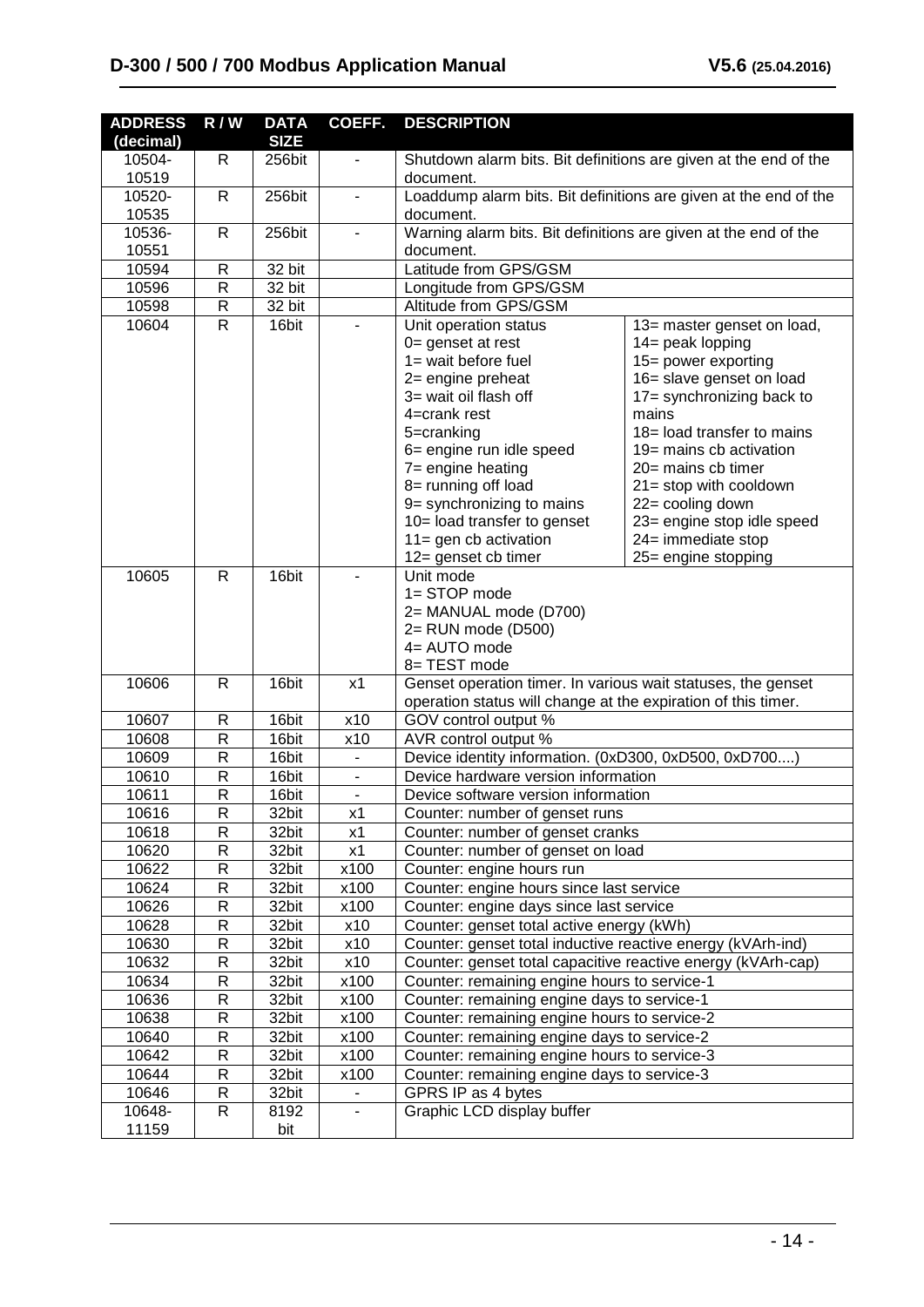| <b>ADDRESS</b> | $\overline{R}$ / W | <b>DATA</b> |                          | <b>COEFF. DESCRIPTION</b>                                             |  |
|----------------|--------------------|-------------|--------------------------|-----------------------------------------------------------------------|--|
| (decimal)      |                    | <b>SIZE</b> |                          |                                                                       |  |
| 11160-         | R                  | 64bit       | $\blacksquare$           | Led status bits. Each led is defined by 2 bits.                       |  |
| 11163          |                    |             |                          | 00: led off                                                           |  |
|                |                    |             |                          | 01: led on                                                            |  |
|                |                    |             |                          | 10: quick falsh                                                       |  |
|                |                    |             |                          | 11: slow flash                                                        |  |
| 11164-         | R.                 | 48bit       | $\blacksquare$           | Digital output status bits. Inluding 32 extension outputs.            |  |
| 11166          |                    |             |                          |                                                                       |  |
| 11167-         | $\mathsf{R}$       | 32bit       | $\blacksquare$           | Extension digital input status bits.                                  |  |
| 11168          |                    |             |                          |                                                                       |  |
| 11172          | R                  | 16bit       | x100                     | Minimum battery_2 voltage, measured during cranking.                  |  |
| 11173          | ${\sf R}$          | 16bit       | x10                      | <b>Battery Charge Current</b>                                         |  |
| 11174          | R                  | 16bit       | x10                      | Battery Charge Current of battery 2                                   |  |
| 11555          | $\overline{R}$     | 224 bit     |                          | These array of flags indicate activity status of various functions    |  |
|                |                    |             |                          | within the controller. The list of function flags is given at the end |  |
|                |                    |             |                          | of this document.                                                     |  |
|                |                    |             |                          |                                                                       |  |
| 11569          | R                  | 32bit       | x10                      | Counter: mains total active energy (kWh)                              |  |
| 11571          | R                  | 32bit       | x10                      | Counter: mains total inductive reactive energy (kVArh-ind)            |  |
| 11573          | R                  | 32bit       | x10                      | Counter: mains total capacitive reactive energy (kVArh-cap)           |  |
| 11575          | R                  | 32bit       | x10                      | Counter: total export active energy (kWh)                             |  |
| 11577          | R                  | 32bit       | x10                      | Counter: fuel counter                                                 |  |
|                |                    |             |                          |                                                                       |  |
| 11680          | R                  | 32bit       | x10                      | Flowmeter                                                             |  |
| 11682          | R                  | 16bit       | x1                       | Ethernet reset counter                                                |  |
| 11683          | R                  | 16bit       | x1                       | Ethernet TCP/IP packet counter                                        |  |
| 11684-         | R                  | 48bit       |                          | Ethernet MAC address                                                  |  |
| 11686          |                    |             |                          |                                                                       |  |
| 11687-         | $\mathsf{R}$       | 96bit       | $\overline{\phantom{a}}$ | Controller Unique ID                                                  |  |
| 11692          |                    |             |                          |                                                                       |  |
| 11693-         | $\mathsf{R}$       | 128bit      | $\blacksquare$           | Modem IMEI number                                                     |  |
| 11700          |                    |             |                          |                                                                       |  |
|                |                    |             |                          |                                                                       |  |
| 11555          | R                  | 32bit       | x10                      | Counter: mains total active energy (kWh)                              |  |
| 11557          | ${\sf R}$          | 32bit       | x10                      | Counter: mains total inductive reactive energy (kVArh-ind)            |  |
| 11559          | ${\sf R}$          | 32bit       | x10                      | Counter: mains total capacitive reactive energy (kVArh-cap)           |  |
| 11561          | $\overline{R}$     | 32bit       | x10                      | Counter: total export active energy (kWh)                             |  |
| 11555          | ${\sf R}$          | 32bit       | x10                      | Counter: fuel counter                                                 |  |
| 11680          | R                  | 32bit       | x10                      | Flowmeter                                                             |  |
| 11682          | ${\sf R}$          | 16bit       | x1                       | Ethernet reset counter                                                |  |
| 11683          | ${\sf R}$          | 16bit       | x1                       | Ethernet TCP/IP packet counter                                        |  |
| 11684-         | $\mathsf{R}$       | 48bit       |                          | Ethernet MAC address                                                  |  |
| 11686          |                    |             |                          |                                                                       |  |
| 11687-         | ${\sf R}$          | 96bit       | $\overline{\phantom{0}}$ | Controller Unique ID                                                  |  |
| 11692          |                    |             |                          |                                                                       |  |
| 11693-         | ${\sf R}$          | 128bit      |                          | Modem IMEI number                                                     |  |
| 11700          |                    |             |                          |                                                                       |  |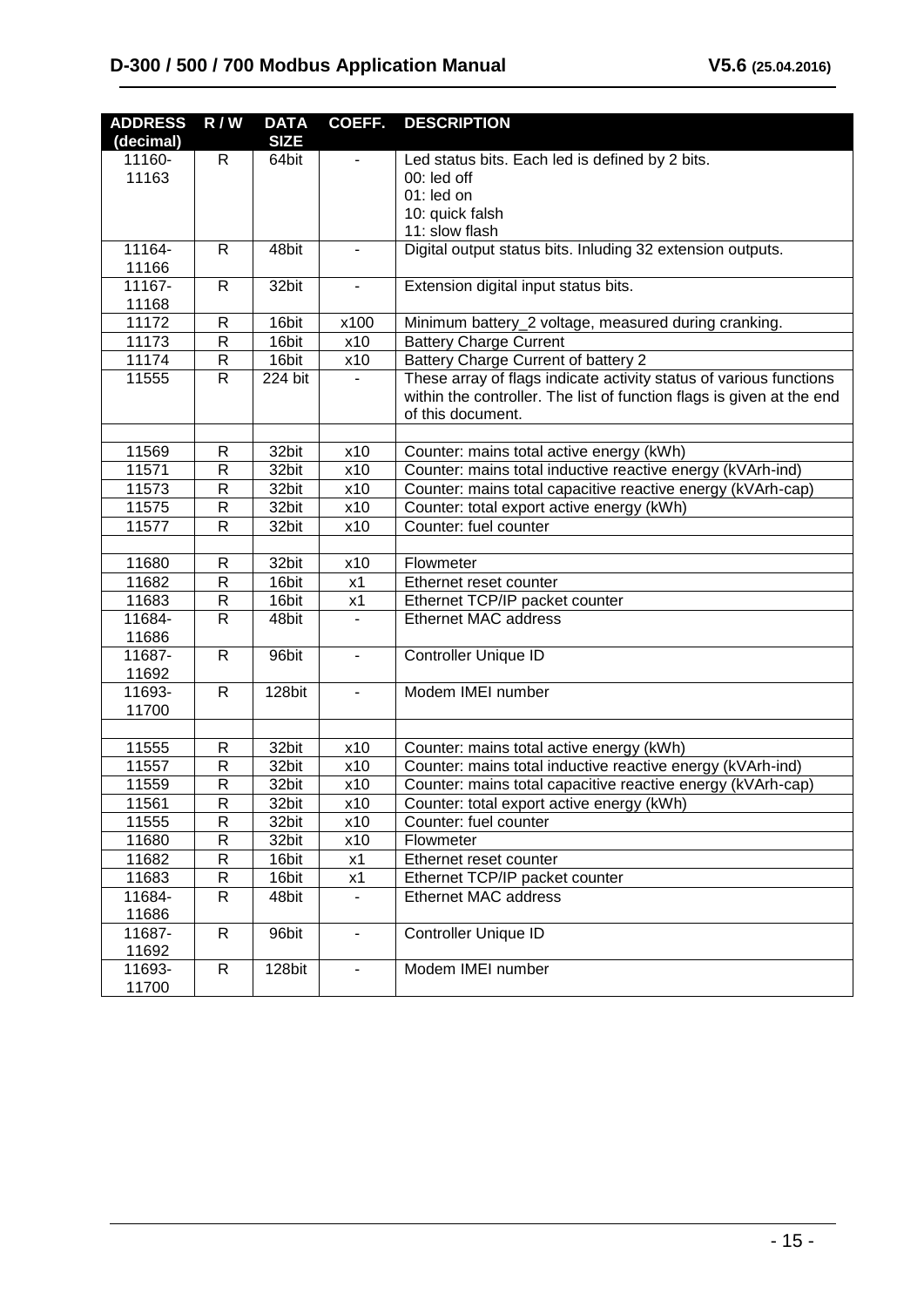## **MULTI-GENSET LOAD SHARE PARAMETERS**

| (decimal) |   | <b>SIZE</b> |     | ADDRESS R/W DATA COEFF. DESCRIPTION        |
|-----------|---|-------------|-----|--------------------------------------------|
| 11175     | R | 32bit       | x10 | Multi genset total active power            |
| 11177     | R | 32bit       | x10 | Multi genset total reactive power          |
| 11374     | R | 16bit       | x10 | Multi genset average active power load %   |
| 11375     | R | 16bit       | x10 | Multi genset average reactive power load % |
| 11376     | R | 16bit       | x10 | Multi genset average power factor          |
| 11377     | R | 16bit       | x10 | Multi genset speed correction %            |
| 11378     | R | 16bit       | x10 | Multi genset voltage correction %          |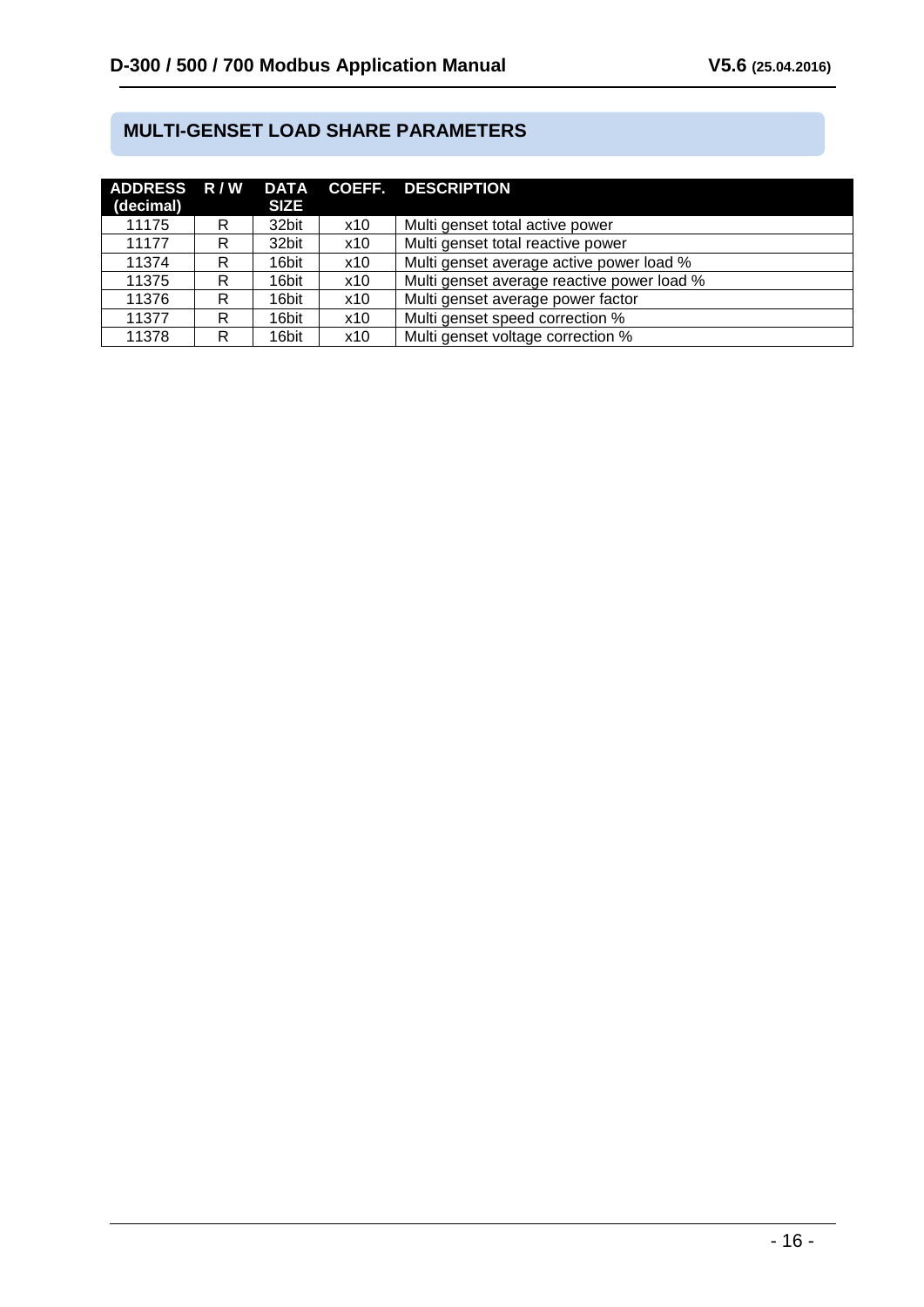## **LIST OF ALARM BITS**

000....007: On-board digital input alarms 008....047: Extension input alarms 048: Genset Low Frequency 049:Genset High Frequency 050: Genset Low RPM 051: Genset High RPM 052: Genset Low Voltage 053: Genset High Voltage 054: Low Oil Pressure 055: High Oil Pressure 056: Low Engine Temp. 057: High Engine Temp. 058: Low Fuel Level 059: High Fuel Level 060: Low Oil Temp 061: High Oil Temp 062: Low Canopy Temp 063: High Canopy Temp 064: Low Ambient Temp 065: High Ambient Temp 066: Sender 1 Low Level 067: Sender 2 Low Level 068: Sender 3 Low Level 069: Sender 4 Low Level 070: Sender 5 Low Level 071: Sender 6 Low Level 072: Sender 7 Low Level 073: Sender 8 Low Level 074: Sender 1 High Level 075: Sender 2 High Level 076: Sender 3 High Level 077: Sender 4 High Level 078: Sender 5 High Level 079: Sender 6 High Level 080: Sender 7 High Level 081: Sender 8 High Level 082: Oil Pressure Snd Open 083: Engine Temp. Snd Open 084: Fuel Level Snd Open 085: Oil Temp Snd Open 086: Canopy Temp Snd Open 087: Ambient Temp Snd Open 088: Sender 1 Open Circ. 089: Sender 2 Open Circ. 090: Sender 3 Open Circ. 091: Sender 4 Open Circ. 092: Sender 5 Open Circ. 093: Sender 6 Open Circ.

 094: Sender 7 Open Circ. 095: Sender 8 Open Circ. 096: Low Battery Voltage 097: High Battery Voltage 098: Fail To Start 099: Fail To Stop 100: Low Charge Volt 101: J1939 ECU Error 102: High Air Inlet Temp 103: Low Coolant Level 104: Voltage Unbalance 105: Current Unbalance 106: Over Current 107: Over Load 108: Reverse Power 109: Gen Phase Order Fail 110: Mains Phase Order Fail 111: Gen CB Fail To Close 112: Gen CB Fail To Open 113: Mains CB Fail ToClose 114: Mains CB Fail To Open 115: Device Address Fail 116: Comm. Bus Error 117: Excitation Lost 118: Service 1 Request 119: Service 2 Request 120: Service 3 Request 121: G59: No Mains Freq. 122: G59: Mains Freq Fail 123: G59: Mains ReversePow 124: G59: R.o.c.o.f. df/dt 125: G59: Vector Shift 126: NVM Function Failure 127: Communication Lost 128: Synchronization Fail 129: Loss Of Pick-Up Sign 130: Unit Not Tested! 131: Wrong Expansion Order 132: Busbar Voltage Fail 133: Busbar Freq. Fail 134: Min Genset NotReached 135: DeadBus Volt Exceeded 136: Insuff. StartUp Power 137: Fuel Pump Failure 138: Unit Locked! 139: EEprom Write Fault 140: Low Battery-2 Voltage 141: High Battery-2 Volt. 142....255: Reserved Alarms